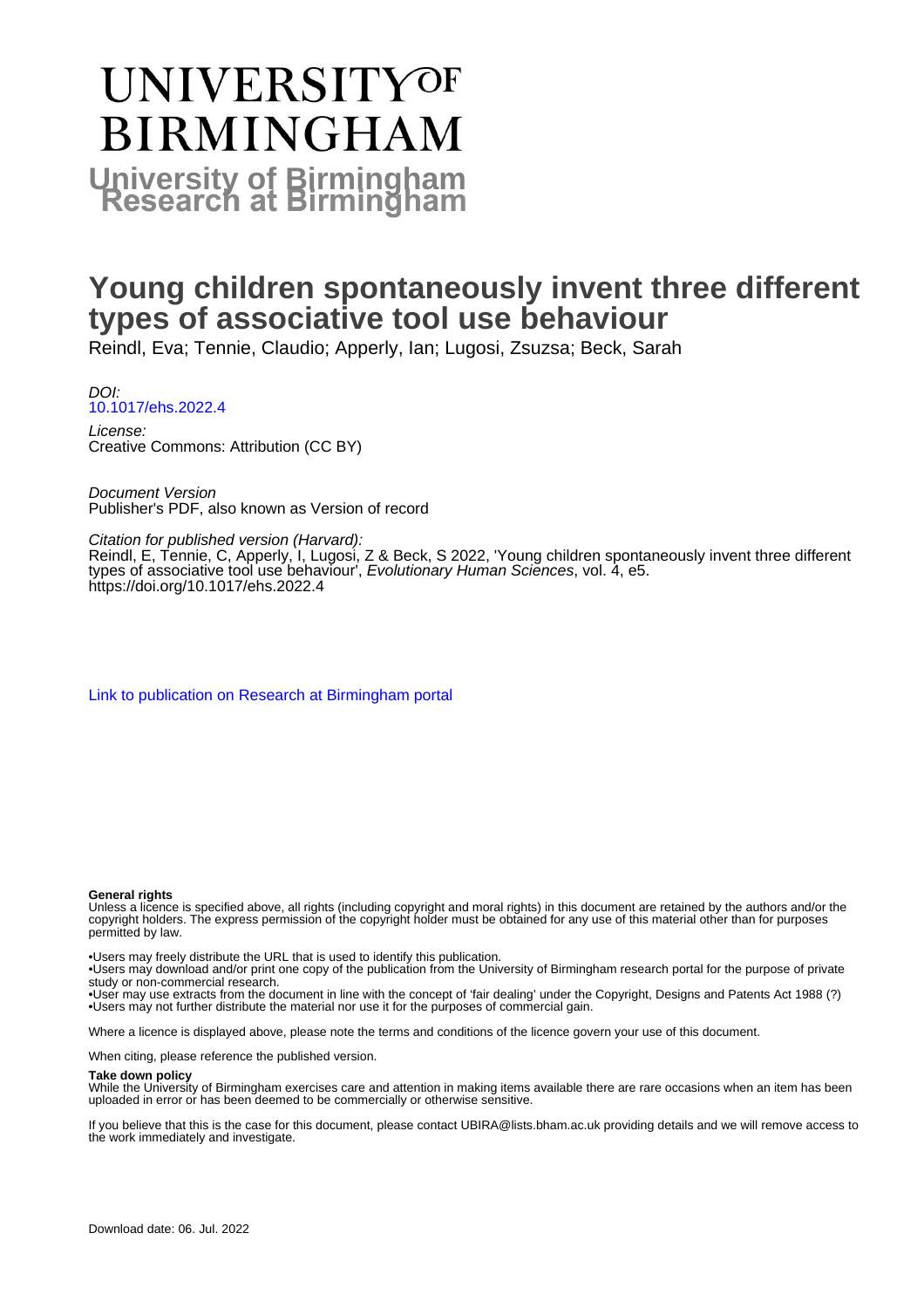#### RESEARCH ARTICLE



# Young children spontaneously invent three different types of associative tool use behaviour

E. Reindl<sup>1[,](https://orcid.org/0000-0003-1594-1367)2,3\*</sup>  $\Box$ , C. Tennie<sup>4</sup>, I. A. Apperly<sup>1</sup>, Z. Lugosi<sup>5</sup> and S. R. Beck<sup>1</sup>

<sup>1</sup>School of Psychology, University of Birmingham, Brimingham, UK, <sup>2</sup>Department of Anthropology, Durham University, Durham, UK, <sup>3</sup>School of Psychology and Neuroscience, University of St Andrews, St Andrews, UK, <sup>4</sup>Department for Early Prehistory and Quaternary Ecology, University of Tübingen, Tübingen, Germany and <sup>5</sup>Division of Psychology, University of Stirling, Stirling, UK

\*Corresponding author E-mail: [eva.reindl@live.de](mailto:eva.reindl@live.de)

#### Abstract

Associative Tool Use (ATU) describes the use of two or more tools in combination, with the literature further differentiating between Tool set use, Tool composite use, Sequential tool use and Secondary tool use. Research investigating the cognitive processes underlying ATU has shown that some primate and bird species spontaneously invent Tool set and Sequential tool use. Yet studies with humans are sparse. Whether children are also able to spontaneously invent ATU behaviours and at what age this ability emerges is poorly understood. We addressed this gap in the literature with two experiments involving preschoolers (E1,  $N = 66$ , 3 years 6 months to 4 years 9 months; E2,  $N = 119$ , 3 years 0 months to 6 years 10 months) who were administered novel tasks measuring Tool set, Metatool and Sequential tool use. Participants needed to solve the tasks individually, without the opportunity for social learning (except for enhancement effects). Children from 3 years of age spontaneously invented all of the types of investigated ATU behaviours. Success rates were low, suggesting that individual invention of ATU in novel tasks is still challenging for preschoolers. We discuss how future studies can use and expand our tasks to deepen our understanding of tool use and problem-solving in humans and non-human animals.

Keywords: Associative tool use; Metatool use; Sequential tool use; Tool set use; Multifunctional tool use; Tool use; Problem-solving

Social media summary: Children solve tool-use tasks involving the use of two tools in combination on their own, without social learning.

Tools and technology play a dominant role in the lives of humans of all cultures. They have contributed substantially to the success of our species: our capacities for using, making and innovating tools have opened up new ecological niches (and are still doing so) and contributed to the coevolution of cumulative culture, social learning and teaching (Henrich, [2015](#page-21-0); van Schaik et al., [1999\)](#page-23-0). Today, the use and making of many tools has become so complex and/or opaque that they rely on copying of sufficient fidelity, often over extended periods (Gurven et al., [2006](#page-20-0); Kaplan & Robson, [2002\)](#page-21-0). Owing to this special role of social learning for the acquisition of many forms of tool use, researchers have investigated when, how and from whom humans, and especially children and adolescents, learn (Bjorklund & Gardiner, [2012](#page-20-0); Esseily et al., [2016;](#page-20-0) Greif & Needham, [2011](#page-20-0); Lancy, [2016](#page-21-0), [2017](#page-21-0); Lew-Levy et al., [2017,](#page-21-0) [2020;](#page-21-0) Nagell et al., [1993;](#page-22-0) Nielsen et al., [2012;](#page-22-0) Somogyi et al., [2015\)](#page-22-0). These socially learned behaviours add to a phylogenetic baseline of tool use, i.e. a range of behaviours which members of the species in question can acquire without the need for copying – if they are at the right environmental, developmental and motivational stage. The current paper explores the

<sup>©</sup> The Author(s), 2022. Published by Cambridge University Press. This is an Open Access article, distributed under the terms of the Creative Commons Attribution licence [\(http://creativecommons.org/licenses/by/4.0/](http://creativecommons.org/licenses/by/4.0/)), which permits unrestricted re-use, distribution and reproduction, provided the original article is properly cited.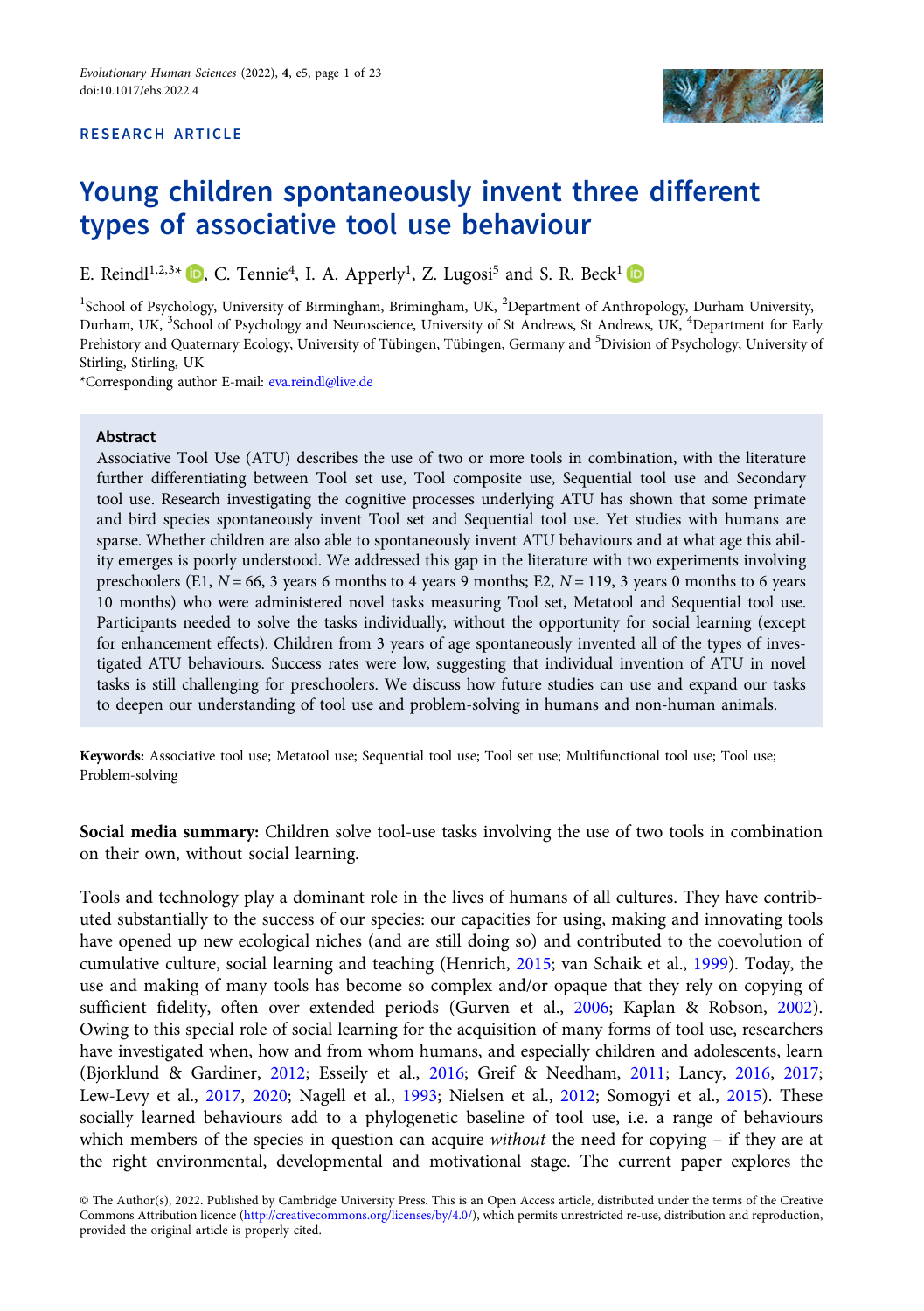contents of this baseline, also called the Zone of Latent Solutions (ZLS; Reindl et al., [2018;](#page-22-0) Tennie et al., [2009,](#page-23-0) [2020\)](#page-23-0), in humans.

Some of humans' closest living relatives – chimpanzees and orangutans – also possess varied tool cultures (van Schaik et al., [2003](#page-23-0), [2009](#page-23-0); Whiten et al., [1999](#page-23-0), [2001\)](#page-23-0). However, in contrast to much of human tool culture, there is little evidence that the behaviours of non-human great apes (henceforth apes) require copying know-how (Bandini & Tennie, [2020](#page-19-0); Buskell & Tennie, [accepted;](#page-20-0) Motes-Rodrigo & Tennie, [2021](#page-21-0); Reindl et al., [2018\)](#page-22-0). Instead, they appear to be socially mediated reinnovations (Bandini & Tennie, [2017](#page-19-0)): while non-copying types of social learning (e.g. local or stimulus enhancement) can guide the individual's attention towards relevant materials and/or locations, each individual re-innovates the form of the behaviour – the know-how – on their own from their ZLS. Owing to their limited engagement in form copying, apes have been suggested to be restricted to ZLS-only cultures. If true, all behavioural forms observed in wild apes are latent solutions (Reindl et al., [2018](#page-22-0)), and strong evidence for this was provided recently (Motes-Rodrigo & Tennie, [2021](#page-21-0)). Modern humans – through their capacity for copying knowhow - have managed to go beyond their ZLS, i.e. are able to learn and produce culture-dependent forms (i.e. forms which are too complex or arbitrary to be re-innovated from scratch).

By definition, cumulative culture does not arise from zero. The seemingly unbounded landscape of tools and technology modern humans have explored because of their cumulative cultural abilities rests on a second landscape which can be explored by individual learning alone: the ZLS. This second 'base' landscape is less well understood (Neldner et al., [2020;](#page-22-0) Reindl et al., [2016](#page-22-0)), but can give us important insights – via cognitive cladistics – into the tool-using abilities of our ancestors before the emergence of cumulative culture (Tennie et al., [2016](#page-23-0)). One way to investigate this landscape is through latent solution (or baseline) tests. These are experimental studies in which individuals naive to a cultural behaviour in question are provided with the raw materials necessary to produce the behaviour to study whether they spontaneously re-innovate the behaviour (Bandini & Tennie, [2017](#page-19-0); Tennie et al., [2009\)](#page-23-0). While Luria and Vygotsky [\(1930\)](#page-21-0) thought that all of children's tool use stems from copying and teaching, with children's spontaneous tool use being 'practically zero' (p. 114), we now know that infants from 18 months of age can spontaneously use a tool to obtain an out-of-reach object (Fagard et al., [2014;](#page-20-0) Rat-Fischer et al., [2012](#page-22-0)) and that from at least 3 years of age children have the capacity to invent the correct solution to simple, but novel, stick tool-use problems on their own, without any immediate help from others (Neldner et al., [2020](#page-22-0); Reindl et al., [2016](#page-22-0)). This might not be surprising, given that the ingredients for successful tool use – increasing motor skills, knowledge about object affordances, refined perception–action routines, causal cognition – are built up gradually from early infancy through social and asocial object exploration and play (Bjorklund & Gardiner, [2012;](#page-20-0) Chen et al., [2000;](#page-20-0) Greif & Needham, [2011;](#page-20-0) Kahrs et al., [2013;](#page-21-0) Lockman, [2000](#page-21-0); Somogyi et al., [2015](#page-22-0)).

The current study aimed to add to the exploration of the contents of the human ZLS (here by studying a WEIRD (Westernized, Educated, Industrialised, Rich, Democratic) population (Henrich et al., [2010](#page-21-0)), but cross-cultural work is to follow) by asking whether a more complex type of tool use also lies within the human ZLS: namely Associative Tool Use (ATU) – the use of two or more tools in combination to achieve a goal (Shumaker et al., [2011](#page-22-0)). ATU is arguably cognitively more demanding than 'simple' tool use (i.e. the use of a single tool; Boesch, [2013](#page-20-0)): by definition, ATU involves a larger number of objects, and often consists of an increased temporal and/or spatial problem–solution distance, resulting in an increase in the processing complexity of the task and subsequently its cognitive load on working memory and other executive functions such as planning, inhibition, behavioural sequencing and decision making (Haidle, [2010;](#page-20-0) Halford et al., [1998;](#page-21-0) Hunt et al., [2013](#page-21-0); Read, [2008\)](#page-22-0). Note, however, that the adjective 'associative' in ATU should only be understood in its literal meaning ('relating to, connecting', from Latin associatus (= joined with)), used to describe a type of tool use in which two or more tools are used in combination. It should not be understood to imply a relationship to associative learning (nor any other learning mechanism). In the terminology by Shumaker et al. ([2011\)](#page-22-0), simple tool use refers to the use of a single tool, while ATU refers to the use of two or more tools in combination. The question of underlying learning mechanisms is a separate one and not alluded to by using these terms. While simple tool use is assumed to be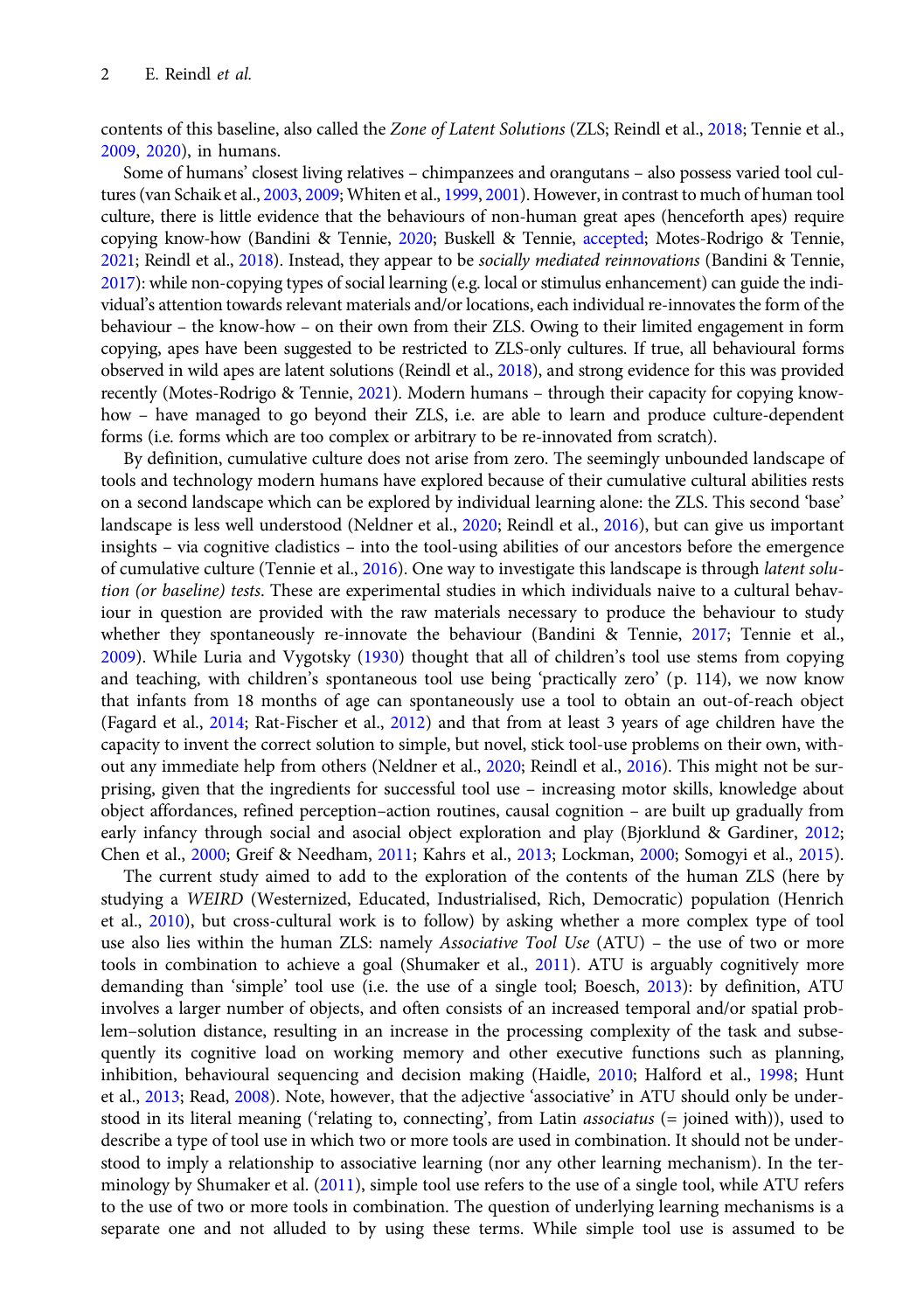<span id="page-3-0"></span>

Figure 1. Classification of flexible tool use types as used in this study, based on the definitions in Shumaker, Walkup, and B. B. Beck ([2011\)](#page-22-0).

cognitively less demanding than ATU, this does not imply that simple tool use behaviours can always be acquired by associative learning only.

ATU can be split into several categories, according to the different ways in which tools can be used in combination. To date, there is no uniform nomenclature to describe these different forms (compare e.g. Colbourne et al., [2021](#page-20-0); Shumaker et al., [2011;](#page-22-0) Taylor et al., [2007](#page-23-0); Wimpenny et al., [2009\)](#page-23-0). We do not aim to add to the potentially confusing terminology by introducing yet another set of definitions, and therefore refer to the nomenclature used by Shumaker et al. ([2011](#page-22-0)) (Figure 1, [Table 1\)](#page-4-0), who have become a widely cited source in the field. We do acknowledge the potentially confusing use of the word 'associative', which many comparative psychologists are more familiar with in the context of associative learning, but hope that the above has made clear that the two concepts are not related.

We focused on three out of the four ATU types by Shumaker et al. [\(2011](#page-22-0); for definitions and examples see [Table 1\)](#page-4-0): Tool set use, Sequential tool use, and a special case of using tool composites, Metatool use. We did not include Secondary tool use as previous research had shown that tool making and innov-ation per se are difficult for children (Beck et al., [2011;](#page-19-0) Nielsen et al., [2014;](#page-22-0) but see Voigt et al., [2019\)](#page-23-0).

ATU has been reported in many species in which flexible (i.e. non-stereotyped) tool use has been observed (for a review, see Table S1 in the OSF repository, which is based on Shumaker et al., [2011](#page-22-0), but also comprises research published since then). For example, Tool sets are used by wild chimpanzees and capuchin monkeys: chimpanzees use sets of two or more sticks to get access to beehives, termite mounds or ant nests – stout branches are used as pounding tools and levers to make and widen holes, and finer twigs are used on these holes as dipping sticks (Bernstein-Kurtycz et al., [2020](#page-20-0); Shumaker et al., [2011](#page-22-0)). Capuchin monkeys use stones to pound on beehives or next to cavities, and then use sticks in these holes to probe for honey or small animals (Mannu & Ottoni, [2009\)](#page-21-0). Evidence from latent solution tests with captive chimpanzees (Bernstein-Kurtycz et al., [2020\)](#page-20-0), capuchin monkeys (Westergaard et al., [1997\)](#page-23-0) and Goffin's cockatoos (O'Hara et al., [2021](#page-22-0)) shows that Tool set use falls into the ZLS of these species.

Metatool use is shown by wild chimpanzees in the context of nut-cracking: when stones are used as hammers and anvils, some individuals at Bossou (Republic of Guinea) use smaller stones as wedges to stabilise the anvils (Carvalho et al., [2008](#page-20-0); Matsuzawa, [1991](#page-21-0)). In addition, wild chimpanzees and captive orangutans have been observed to use a stick to push a leaf/paper into a tree-hole or a puddle of liquid to retrieve water/juice more efficiently (Matsuzawa, [1991](#page-21-0), cited in Sugiyama, [1997;](#page-22-0) Lehner et al., [2011](#page-21-0);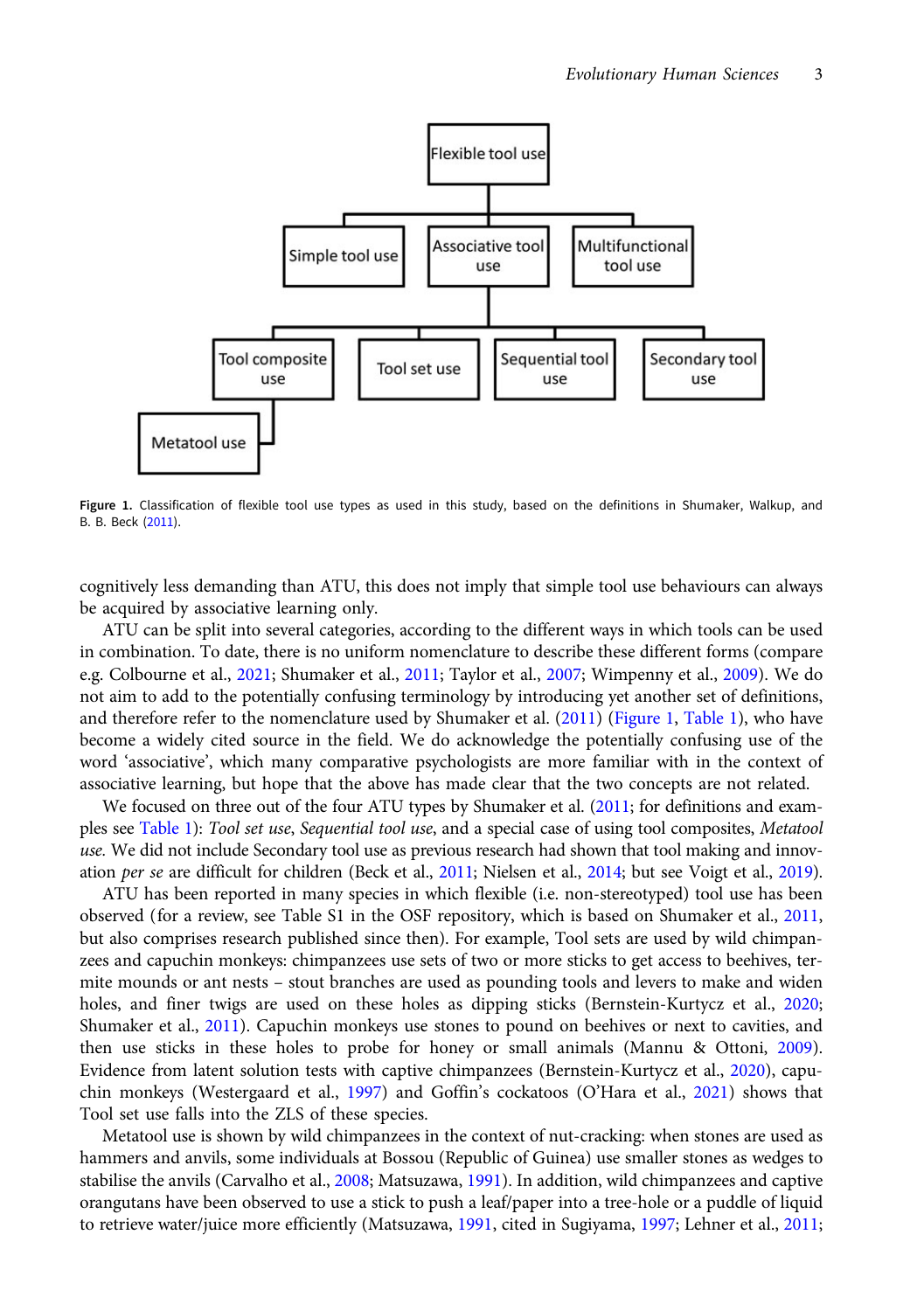| ATU type            | Definition                                                                                                                                                                                                                                                                                            | Examples (human and non-human)                                                                                                                                                                     | Non-human animals for which ATU<br>type has been observed to be<br>produced spontaneously (in the wild or<br>in captivity) $a$     |  |  |
|---------------------|-------------------------------------------------------------------------------------------------------------------------------------------------------------------------------------------------------------------------------------------------------------------------------------------------------|----------------------------------------------------------------------------------------------------------------------------------------------------------------------------------------------------|------------------------------------------------------------------------------------------------------------------------------------|--|--|
| Tool set use        | Two or more tools used sequentially, usually each<br>in a different mode, to achieve a single outcome                                                                                                                                                                                                 | Using a can opener to open a tin can followed by<br>scooping the contents with a spoon. Using a<br>stout stick to open up a termite mound<br>followed by using a thin twig to fish for<br>termites | Capuchin monkeys, chimpanzees,<br>Goffin's cockatoos                                                                               |  |  |
| Tool composite use  | Two or more tools used simultaneously, usually<br>each in a different mode, to achieve a single<br>outcome, where the first tool is not used to<br>manufacture the second                                                                                                                             | Using a fork and knife together. Standing on a<br>box and using a stick to reach a reward                                                                                                          | Bonobos, capuchin monkeys,<br>chimpanzees, gorillas, long-tailed<br>macaques, orangutans, satin<br>bowerbirds, sea otters          |  |  |
| Metatool use        | A tool used simultaneously with a second tool to<br>increase the efficiency of the second tool, where<br>the first tool (metatool) acts directly on the<br>second. The second tool could function as a<br>tool on its own; the metatool makes it a better<br>tool. Every metatool is a tool composite | Using snow chains on car tyres in winter. Using a<br>wedge to stabilize an anvil                                                                                                                   | Capuchin monkeys, chimpanzees,<br>orangutans                                                                                       |  |  |
| Sequential tool use | A tool used to acquire another tool                                                                                                                                                                                                                                                                   | Using a ruler to reach a key that has fallen<br>behind the radiator to open a box. Using a<br>stick to retrieve a longer stick from a box to<br>retrieve a reward from another box                 | Bonobos, capuchin monkeys,<br>chimpanzees, gorillas, New<br>Caledonian crows, Olive baboons,<br>orangutans, rhesus macaques, rooks |  |  |
| Secondary tool use  | A tool used to manufacture (structurally modify)<br>another tool.                                                                                                                                                                                                                                     | Using a cutting machine to produce matchsticks.<br>Using a stone hammer to produce a flake for<br>cutting                                                                                          | Capuchin monkeys                                                                                                                   |  |  |

<span id="page-4-0"></span>Table 1. Associative tool use (ATU) types and their definitions according to Shumaker, Walkup, and B. B. Beck (2011) and list of animals for whom evidence for spontaneous occurrence of ATU exists

<sup>a</sup>Based on references in Shumaker et al. ([2011](#page-22-0)) and a literature search for more recent papers, see Table S1 in the OSF repository.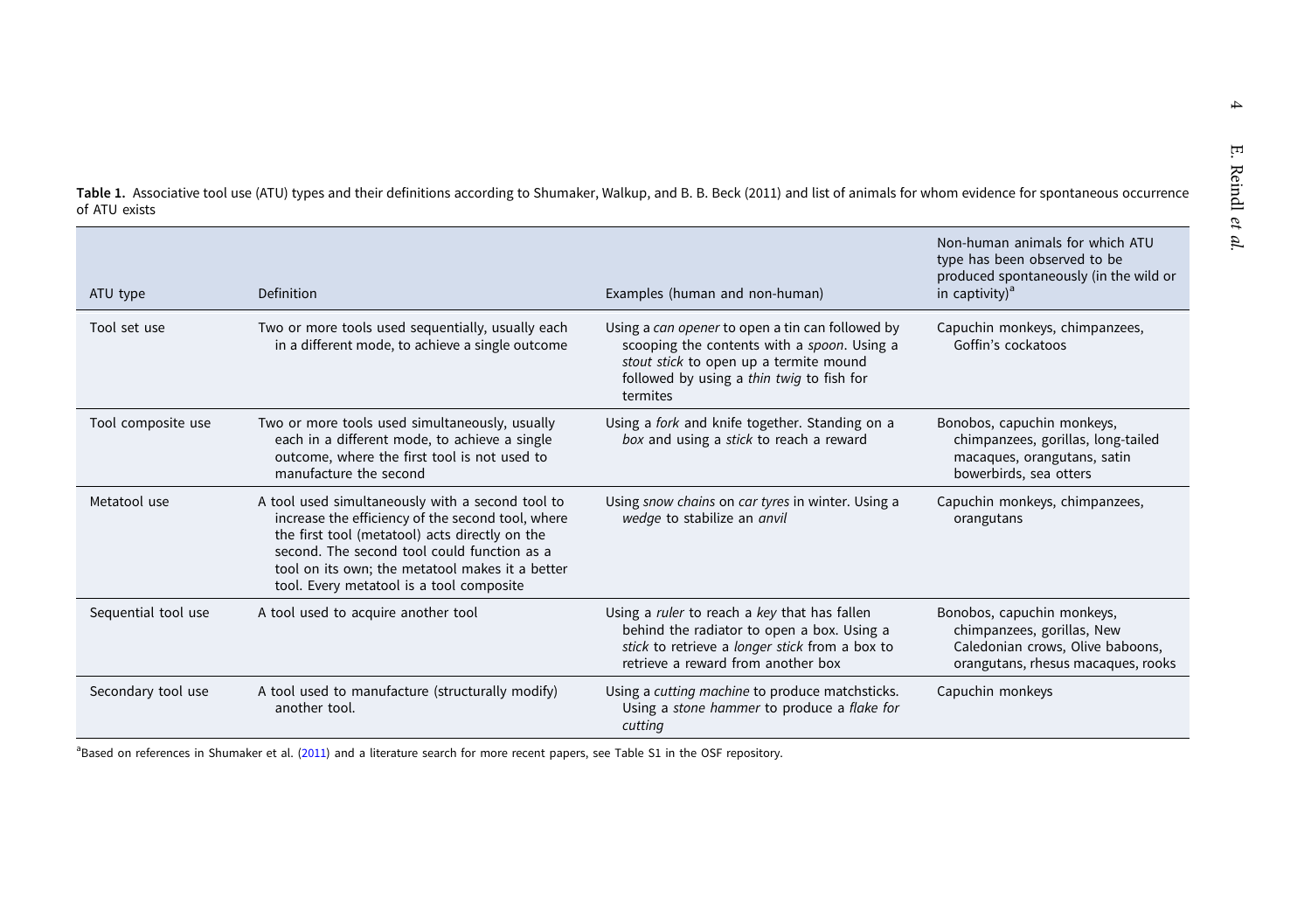Lethmate, [1982](#page-21-0)). Captive capuchin monkeys pounded chisel stones with hammer stones to break open lids, thus being more effective than when using the chisel stones alone (Westergaard et al., [1996](#page-23-0); Westergaard & Suomi, [1994a,](#page-23-0) [b](#page-23-0)). Again, the studies on captive, target behaviour naive individuals suggest that Metatool use is within the ZLS of chimpanzees and capuchin monkeys, i.e. does not need to be copied by others to be acquired.

There are no reports of Sequential tool use in wild non-human animals. Instead, Sequential tool use problems have been created as novel laboratory tasks to investigate problem-solving and causal cognition in various species and date back to Köhler's [\(1921](#page-21-0)) work with chimpanzees. Research has shown that New Caledonian crows, all four species of great ape, capuchin monkeys and baboons are able to spontaneously and unaidedly solve Sequential tool use tasks, in which short sticks need to be used to retrieve longer sticks, which in turn can be used to access a reward (Anderson & Henneman, [1994](#page-19-0); Bolwig, [1963;](#page-20-0) Martin-Ordas et al., [2012;](#page-21-0) Mulcahy et al., [2005;](#page-21-0) Taylor et al., [2007](#page-23-0), [2010](#page-22-0); Wimpenny et al., [2009\)](#page-23-0).

In contrast to the non-human animal literature, the low number of studies on ATU in humans is striking. Köhler ([1921](#page-21-0)) remarked that researchers were still facing terra incognita regarding understanding children's flexible tool behaviors, and 90 years later, researchers still pointed out the only patchy understanding of the development of tool use in children (Greif & Needham, [2011\)](#page-20-0). While in the meantime a number of studies on the origins and development of simple tool use, tool making and tool innovation in children have been conducted (Barrett et al., [2007;](#page-19-0) E. Bates et al., [1980](#page-19-0); Bechtel et al., [2013](#page-19-0); S. R. Beck et al., [2016;](#page-19-0) Breyel & Pauen, [2021;](#page-20-0) Brown, [1990](#page-20-0); Chappell et al., [2013;](#page-20-0) Chen et al., [2000;](#page-20-0) Deák, [2014;](#page-20-0) Gönül et al., [2018](#page-20-0); Keen, [2010;](#page-21-0) Lew-Levy et al., [2021;](#page-21-0) McCarty et al., [1999](#page-21-0), [2001](#page-21-0); Neldner et al., [2020;](#page-22-0) Pauen & Bechtel-Kuehne, [2016;](#page-22-0) Piaget, [1952;](#page-22-0) Rat-Fischer et al., [2012](#page-22-0); Rawlings et al., [2021](#page-22-0); Reindl et al., [2016](#page-22-0); Voigt et al., [2019](#page-23-0); Willatts, [1984\)](#page-23-0), there are only few studies on *associative* tool use in children, and all of them focus on only one type: Sequential tool use (Alpert, [1928](#page-19-0); Matheson, [1931](#page-21-0); Metevier, [2006](#page-21-0)). Köhler [\(1921\)](#page-21-0) remarked that most tool-use behaviours in adults have become 'mechanised', i.e. are carried out with ease and so questions about their ontogenetic and phylogenetic origins might not present themselves as very salient. Yet research on ATU allows us to (a) further illuminate the extent of the human ZLS, (b) improve our understanding of the evolution and development of tool-using and innovative skills and their underlying cognitive processes (using cognitive cladistics) and (c) provide insightful comparisons to the existing studies involving ATU in non-humans.

Alpert [\(1928\)](#page-19-0) and Matheson [\(1931](#page-21-0)) adapted Köhler's ([1921](#page-21-0)) tool-use tasks for use with preschool children. In their studies, children were separated from a reward by a railing set up in the testing room. To obtain the reward, children had to use a stick lying on their side of the railing to rake in a longer out-of-reach stick beyond the railing, which they could then use to fetch the reward. Children below 2.5 years of age did not solve this task; only 10 out of the 28 tested 2.5- to 4.5-year-olds (36%) spontaneously solved it (Matheson, [1931\)](#page-21-0). In a more recent study, 3-year-olds completed two tasks involving the use of a single tool before attempting an ATU task (Metevier, [2006](#page-21-0)): In the 'tube task', participants had to use a stick to push a toy out of a tube. In the 'rake task', they had to use a rake to obtain an out-of-reach toy on the table. Children found these tasks rather easy, indicated by success rates above 75%. In the 'combination task' (ATU), children first had to use the rake to obtain an out-of-reach stick on the table, and subsequently use this stick to push a toy out of the tube. Success rates were low (25–37%), indicating that 3-year-olds struggled with Sequential tool use even though they readily solved the individual components beforehand. These studies suggest that Sequential tool use is challenging for children up to at least the age of 4 years, both when having to solve such tasks spontaneously and given previous experience with individual elements of the tasks. However, no research seems to have been carried out yet on Metatool and Tool set use abilities in children.

The current study aimed to investigate whether young children would be able to solve three types of ATU tasks (Tool set use, Sequential tool use and Metatool use) on their own in a latent solution test, i.e. without immediate social learning (Experiment 1). In Experiment 2 we further compared the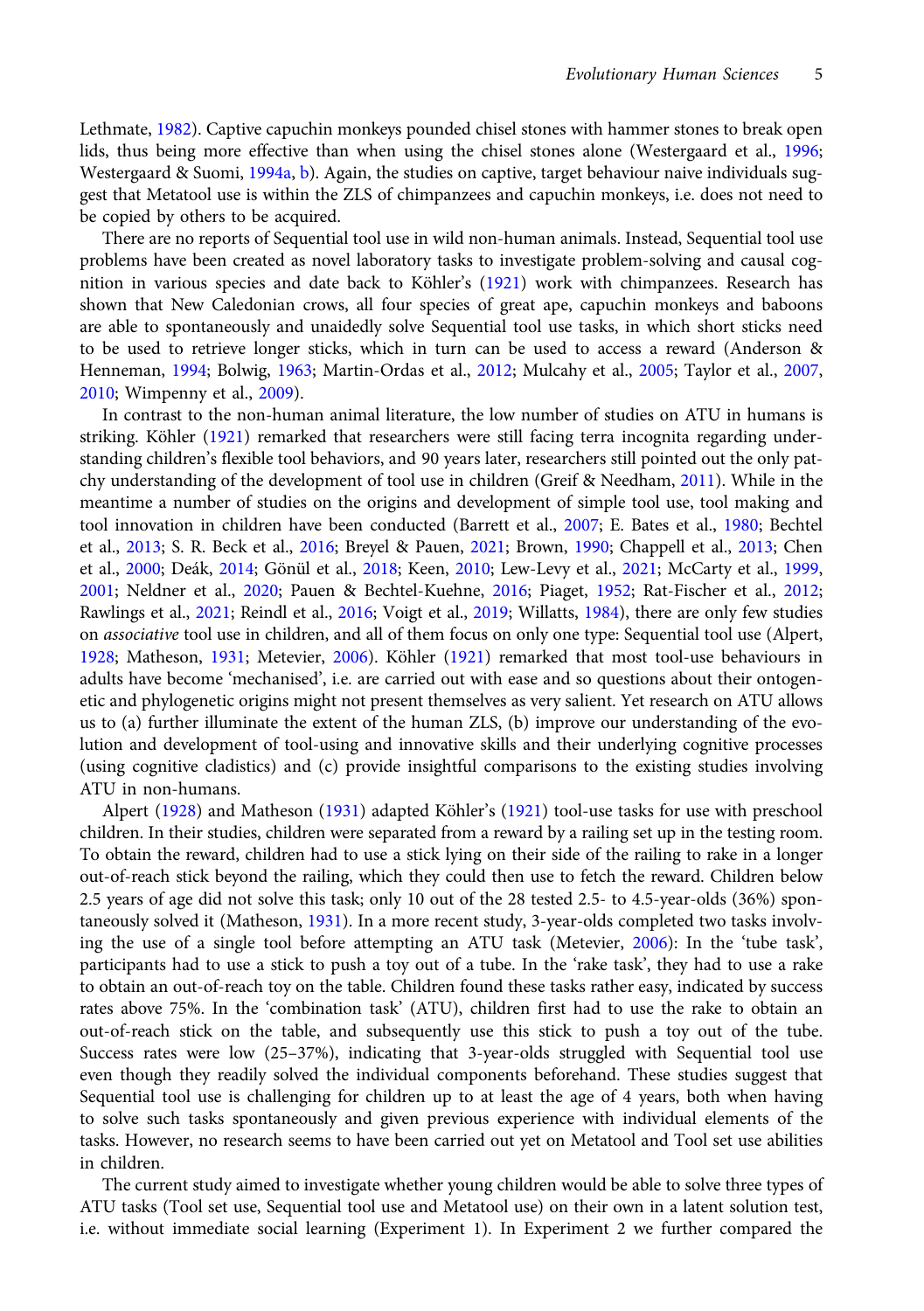difficulty of Tool set and Sequential Tool use using apparatuses that were more comparable between these ATU types. The age range of our samples was slightly higher than in a previous latent solution test on simple tool use (Reindl et al., [2016](#page-22-0)) as it was assumed that ATU would pose greater demands on executive functions, such as working memory, which are still developing during childhood (Garon et al., [2008](#page-20-0)). However, note that increasing the age range also increases the amount of previous cultural knowledge that children bring to the experiment and thus the probability that successful children can use previously acquired cultural knowledge to solve the tasks.

# Experiment 1

We investigated whether 3.5- to 4-year-old children would be able to spontaneously solve three types of ATU tasks: Tool set use, Metatool use and Sequential tool use. We created six tasks (two tasks per ATU type); four were based on ATU behaviours observed in wild or captive animals (one Tool set use task, both Metatool use tasks, one Sequential tool use task; see below) and two were new creations. Each child was administered three tasks in a single session, with one task from each ATU category (task order counterbalanced). During data collection, we noticed that one of our Metatool use tasks (Anvil prop) had a design flaw as most children (eventually 71%) were able to solve the task in a way not intended by the task design, i.e., without ATU. This task is described in the Supplementary Material but is not included in the analysis.

# Methods

# **Participants**

We tested 66 children (31 boys) between 3 years 6 months and 4 years 9 months (dates of birth were known for 64 children: mean  $\pm$  SD, 4 years 1 month  $\pm$  3.88 months) in seven nurseries and a Science museum in Birmingham, UK, between March and July 2014. No a priori sample size calculation was carried out for either Experiment 1 or 2; instead, the goal was to test as many children as possible during the time window available for this project. The ethnic composition of the sample was 65.2% White, 21.2% Black and 13.6% Asian. Participants were recruited through letters sent to parents (for children tested in nurseries) and via advertisements on the museum website and social media (for children tested at the museum). Ethical approval for both experiments was granted by the University of Birmingham, UK, STEM Ethical Review Committee.

# **Materials**

Drawings of the tasks are displayed in [Figure 2](#page-7-0) (for photos of the tasks, see Figure S1). For space reasons, tasks are only briefly described here; a full description including animations on how each task could be solved can be found in the Supplementary Material. For each task, the apparatus(es) were positioned in front of the child and all freely accessible tools were placed between the task and the child. Rewards were either stickers placed in containers or other target objects which could be exchanged for a sticker after completion of the task.

Tool set use – Open and probe. This task was based on the use of Tool sets by chimpanzees to open beehives, ant nests or termite mounds (see above). The goal was to insert a short, sturdy stick into a tube and pierce a tin foil barrier, and then to use a long pipecleaner with hook and loop fastener wrapped around both ends to reach through the hole in the barrier and retrieve a target object from the back end of the tube.

Tool set use – Push and hook. This task was novel. The goal was to insert a short, sturdy stick into the side or top openings of a T-shaped apparatus to move a barrier inside the apparatus, and then to insert a rope with a hook at its end through the top of the apparatus to fish for a bucket containing a reward (this second step was similar to the hook task in Chappell et al., [2013\)](#page-20-0).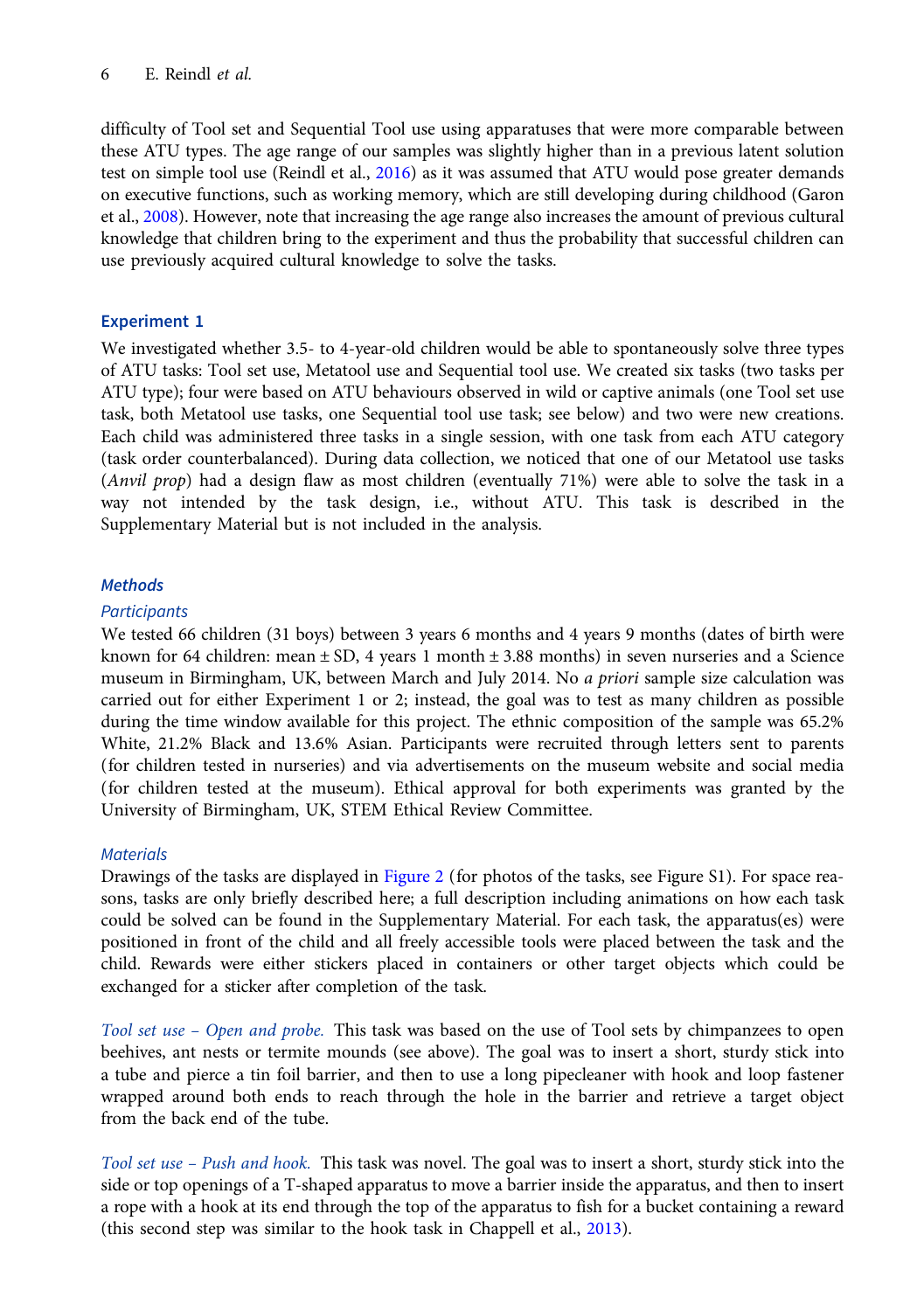<span id="page-7-0"></span>



Note: Anil prop task not shown as it was excluded from the analysis due to design failure. Figure drawn by Nuria Melisa Morales García.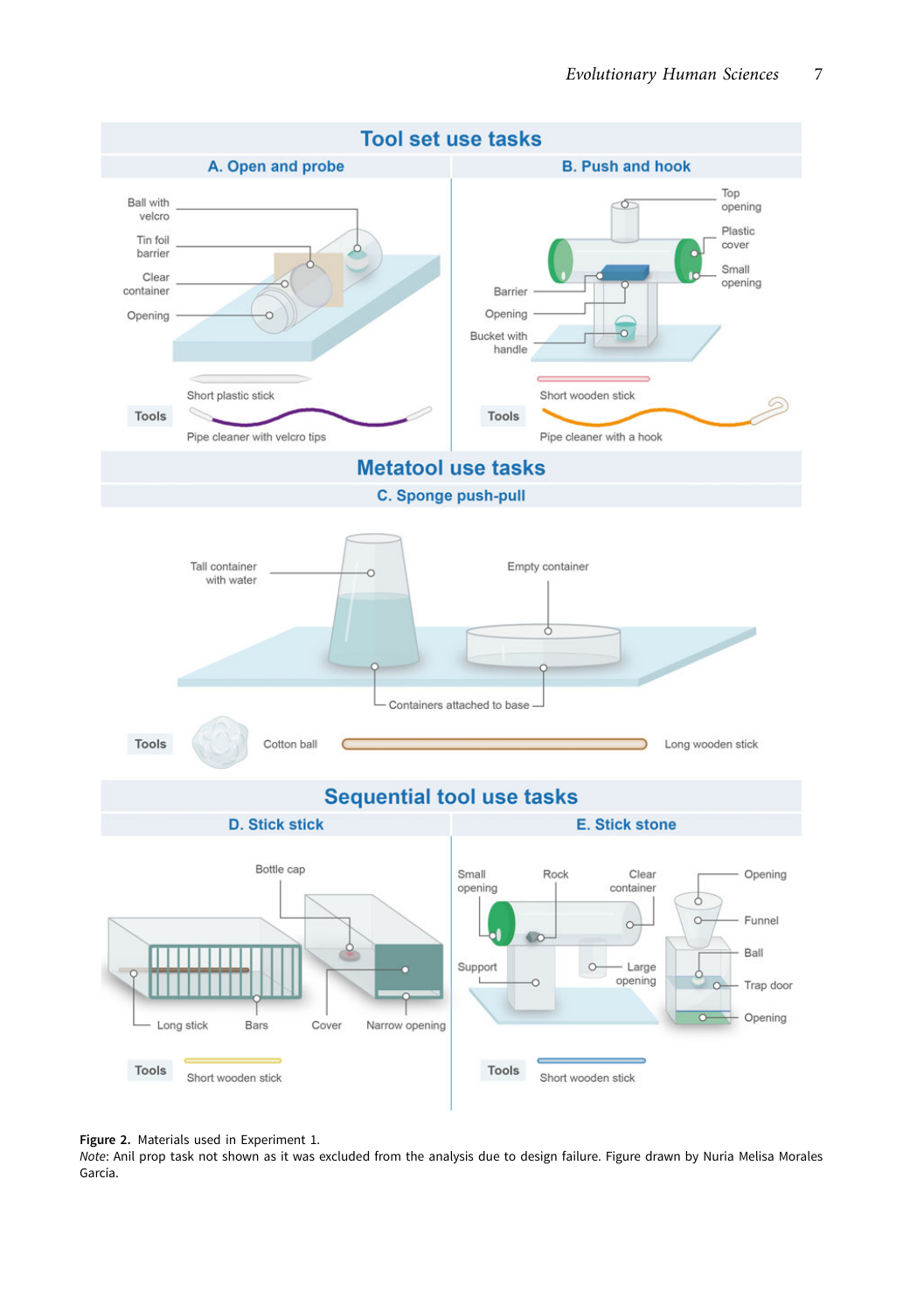Metatool use – Sponge push–pull. This task was based on observations of chimpanzees and orangutans using a stick (metatool) to push a leaf/paper towel into a tree-hole or puddle of liquid to retrieve water/ juice more efficiently (Matsuzawa, [1991,](#page-21-0) cited in Sugiyama, [1997;](#page-22-0) Lehner et al., [2011;](#page-21-0) Lethmate, [1982](#page-21-0)). Children were presented with a transparent tube filled with 500 ml of water and a smaller container placed next to it. The goal was to fill the small container with water. Available tools were a wooden stick and a ball of cotton wool. While the stick could be used on its own to solve the task – by dipping it into the tube repeatedly to extract water, this method was inefficient. Instead, the stick use could be improved by the wool as a metatool: children could first drop the wool into the tube so that it could absorb water, after which they could use the stick to retrieve the wool. Note that because of this retrieval action (stick used to retrieve wool from the bottle), the Sponge push–pull task might resemble a Sequential tool use task, which by definition involves the use of a tool to retrieve another tool. However, the retrieval action is just a feature of this particular task. In Metatool use, a tool (here the stick) is used to carry out a target action (here to retrieve the water from the bottle) and the metatool (here the wool) enhances the efficiency of the target action. In contrast, the defining feature of Sequential tool use is that a tool is used to retrieve a second tool in a first step, and then this second tool can be used in a second step to carry out the target action. More information about this differentiation can be found in the Supplementary Material.

Sequential tool use – Stick stick. This task was based on an apparatus used for studying Sequential tool use in New Caledonian crows (see [figure 1](#page-3-0) in Taylor et al., [2007](#page-23-0)). The goal was to insert a short stick into a box to rake in a longer stick, which could then be used on another box to obtain an-out-of-reach sticker.

Sequential tool use - Stick stone. At the time we designed this experiment, this task was novel. Note, however, that a similar design has subsequently been used with New Caledonian crows (Gruber et al., [2019\)](#page-20-0). Metevier [\(2006\)](#page-21-0) remarked that in most Sequential tool use studies the tools were of the same type (usually sticks of different sizes) and used in a similar fashion (e.g. raking). Therefore, we created a task in which two different kinds of tools (a stick and a stone) had to be used in different ways (pushing, dropping). The goal was to insert a short stick into an apparatus to push out a small stone. The stone could then be dropped into the top of a second apparatus where it would activate a trapdoor and release a target object.

# Design and procedure

For reasons of practicability, we tested children only once and thus only administered a subset of the tasks (a warm-up game and three tasks) to each child. The combination and order of the tasks were counterbalanced. Across children, every task was presented 24 times, occurring eight times in each of the three positions. Participants were tested individually by the same female experimenter (E.R.) and were sitting at a table or on the floor, perpendicular to the experimenter. A warm-up game was used to familiarise children with breaking and modifying material within the experimental session. This was important as the Anvil prop task required children to apply physical force and break the plastic nut. For the test phase, children were presented with three semi-randomly chosen tasks, one from each ATU category. Tasks were presented as a game to the children in which they could win stickers. Materials were placed in front of the participant, with the tools lying between the apparatus(es) and the child. Children were told the goal of the task, e.g. 'to get this orange ball out of the bottle' (Open and probe) and that they could 'use anything here on the table/floor' to solve the task, but they were never told that they had to use the tools to solve the tasks and they only received general encouragement. Children had 3 min to solve each game. Trials ended when children obtained the target, when time was over or if children refused to play. When one trial ended, the experimenter cleared the table/floor and fetched the next task. Children were rewarded with stickers regardless of success. Children were never shown the correct solution of a task if they were unsuccessful. Total testing time was ∼15 min.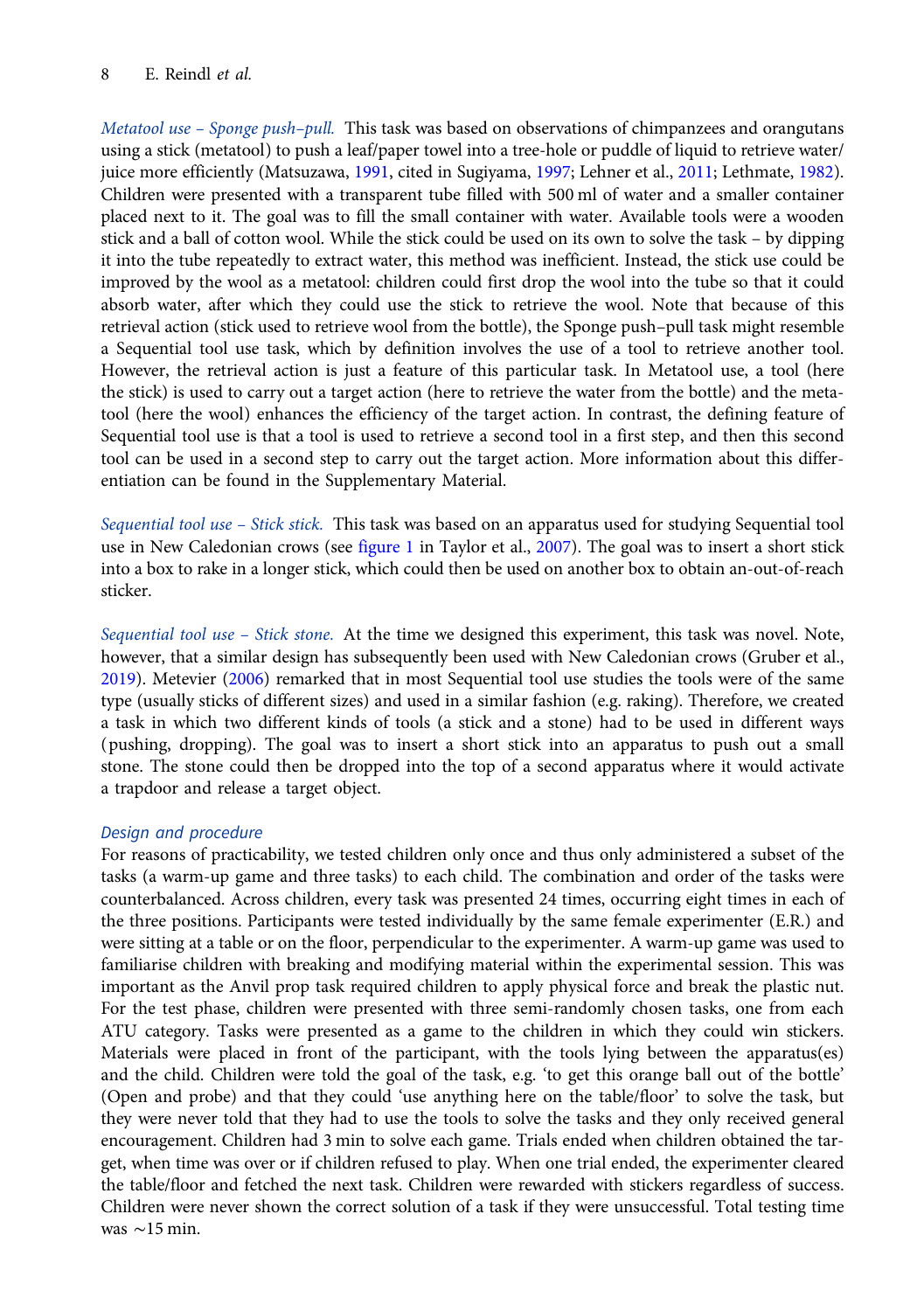#### Scoring and analysis

Children's behaviour was live-coded and coding was double-checked offline by E.R. using videos from nine children (14% of the sample; note that videos were not available for all participants). For each task, we scored whether children picked up the tool(s), used the tool(s) in the manner intended by the experimenter, engaged in ATU (i.e. whether children used both tools to solve the task in a manner that was intended by us) and whether they solved the task following ATU (Correct success; i.e. whether children succeeded after having used both tools in the way intended by us). We scored *Incorrect success* whenever children solved the task in a way that was not intended by us. To obtain inter-observer reliability, 31% of the valid trials (i.e. 50 trials) were live-coded by a second rater who was present during the experiment and asked to code our two main variables, ATU and Correct success. Inter-rater agreement for both variables was perfect (Cohen's  $k = 1.000$ ).

Each of the 66 children participated in three tasks, resulting in 198 trials. From these, we excluded all of the Anvil prop trials ( $n = 33$ ) and a further three trials owing to experimenter error (Tube task,  $n = 2$ ) or because the child became upset (Tube task,  $n = 1$ ), resulting in a final number of 162 valid trials across five tasks.

Analyses were carried out in R version 4.0.3 (R Core Team, [2020\)](#page-22-0). To address our main question – whether children were able to spontaneously engage in ATU to solve novel problems – we carried out descriptive analyses for each task, investigating success rates. In exploratory analyses, we examined whether the two tasks within the Tool set and Sequential tool use types were of comparable difficulty by conducting chi-square analyses of children's rates of ATU and Correct success. We also examined whether ATU type affected children's ATU and Correct success using two Generalised Linear Mixed Models (GLMMs; Baayen, [2008](#page-19-0)) with binomial error structure and logit link function (McCullagh & Nelder, [1989\)](#page-21-0) implemented by the *glmer* function of the R package *lme4* (D. M. Bates et al., [2013\)](#page-19-0). In both models, age in months (z-transformed to a mean of zero and a standard deviation of 1) was entered as control variable and ATU type as the predictor variable. Participant ID was included as a random effect to account for the fact that each child contributed several datapoints. Model stability was assessed by comparing the estimates obtained from the model based on all data with those obtained from models with the levels of the random effects excluded one at a time (Nieuwenhuis et al., [2012\)](#page-22-0). There were no issues with model stability (Tables S7 and S8). As an overall test of the effect of ATU type we compared each full model with a null model lacking the test predictor but keep-ing age and the same random effects structure as the full model (Forstmeier & Schielzeth, [2011](#page-20-0)) using a likelihood ratio test (Dobson, [2002\)](#page-20-0). The data and script for Experiments 1 and 2 can be found on the OSF website: [https://osf.io/d3pz5/?view\\_only=ba368e675f324a56a7cad600d6c39581](https://osf.io/d3pz5/?view_only=ba368e675f324a56a7cad600d6c39581).

#### Results

[Table 2](#page-10-0) provides an overview of the ATU and Success scores of the tasks. For a detailed breakdown of how children attempted to solve the tasks and at which points in the process children got 'stuck', see the Supplementary Material. For each task, two or more children were able to spontaneously, i.e. unaidedly and within a very short time span of 3 min, engage in ATU and solve the task. The double-case ZLS standard requires that for relatively less complex behaviours, which have some (low) probability of occurring by chance, two independent, naive individuals must demonstrate the behaviour. According to this standard, this allows ZLS researchers to be confident enough to conclude that the behaviour was re-innovated from the species' ZLS, rather than being a chance occurrence (Bandini & Tennie, [2017](#page-19-0); see also Supplementary Material for more details). This is the case here. In addition, the materials and problems in our tasks were rather unfamiliar to the participants. Together, these results support the view that simple ATU behaviours as presented here are within the human ZLS and do not rely on social learning to be acquired.

We examined whether the two tasks within the Tool set use type were of comparable difficulty. We found that the Open and Probe task had higher rates of ATU than the Tube task  $(\chi^2(1) = 9.98,$  $p = 0.001$ ) as well as higher Correct success rates  $(\chi^2(1) = 12.10, p < 0.001)$ , indicating that the Tool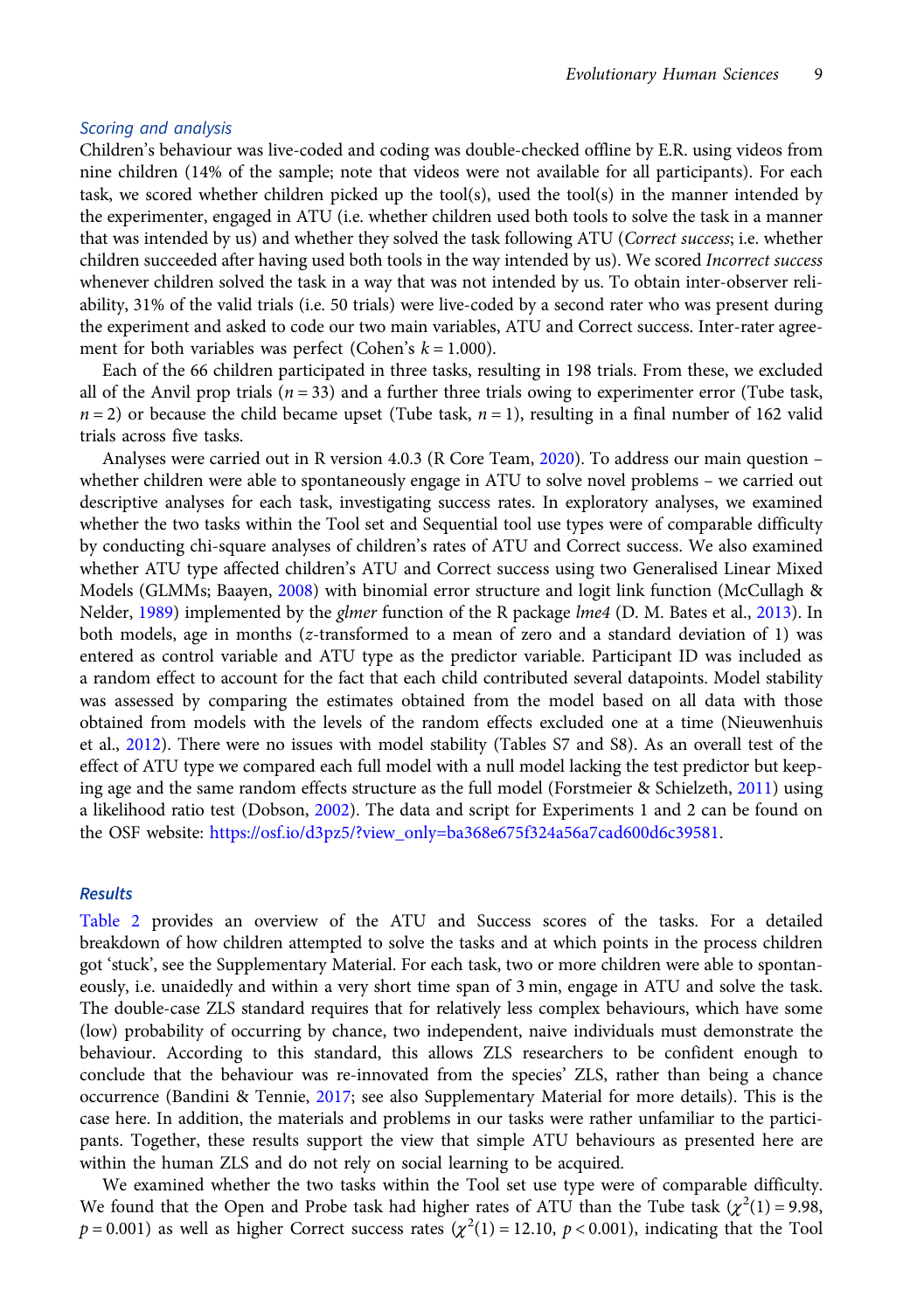|                           | Experiment 1                   |                         |                    | Experiment 2         |                                 |                         |                    |                      |
|---------------------------|--------------------------------|-------------------------|--------------------|----------------------|---------------------------------|-------------------------|--------------------|----------------------|
| ATU type                  | Task $(n_{valid trials})$      | Associative tool<br>use | Correct<br>success | Incorrect<br>success | Task $(n_{valid\ trials})$      | Associative<br>tool use | Correct<br>success | Incorrect<br>success |
| Tool set use              | Open and probe<br>(33)         | 23 (69.8%)              | 18 (54.5%)         | $2(6.1\%)$           | Box (40)                        | $6(15.0\%)$             | $4(10.0\%)$        | $4(10.0\%)$          |
|                           | Tube task (30)                 | 8(26.7%)                | $3(10.0\%)$        | $1(3.3\%)$           | Tube (38)                       | 9(23.7%)                | $7(18.4\%)$        | $0(0\%)$             |
| Metatool use <sup>a</sup> | Sponge push-<br>pull (33)      | $8(24.2\%)$             | $7(21.2\%)$        | $0(0\%)$             |                                 |                         |                    |                      |
| Sequential tool use       | Stick stick (32)               | $2(6.3\%)$              | $2(6.3\%)$         | 6(18.7%)             | Box (38)                        | 11 (28.9%)              | 11 (28.9%)         | $1(2.6\%)$           |
|                           | Stick stone (34)               | $2(5.9\%)$              | $2(5.9\%)$         | $4(11.8\%)$          | Tube (39)                       | $2(5.1\%)$              | $2(5.1\%)$         | $0(0\%)$             |
| Multifunctional tool      |                                |                         |                    |                      | Box (40)                        | 11 (27.5%)              | 11 (27.5%)         | $0(0\%)$             |
| use                       |                                |                         |                    |                      | Tube (40)                       | 31 (77.5%)              | 30 (75.0%)         | $0(0\%)$             |
| $N_{\text{total}}$        | 162 trials from 66<br>children | 44 (27.2%)              | 32 (19.7%)         | 13 (8.0%)            | 235 trials from<br>119 children | 70 (29.8%)              | 65 (27.6%)         | $5(2.1\%)$           |

<span id="page-10-0"></span>Table 2. Number (and percentage) of valid trials in which ATU, correct success and incorrect success were scored in Experiments <sup>1</sup> and <sup>2</sup>

<sup>a</sup>Data for Anvil prop not shown here as task was removed from the analysis owing to design failure.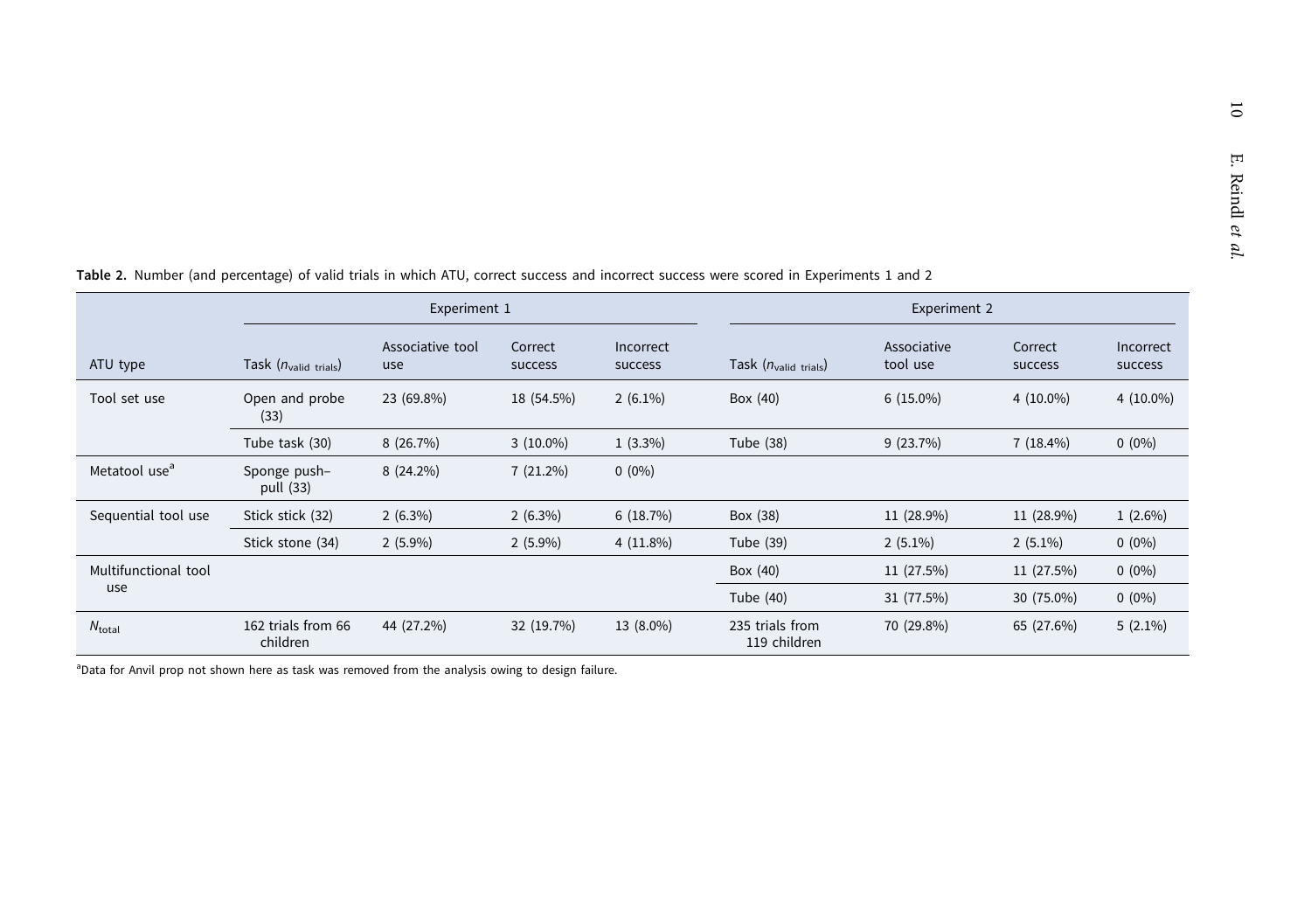set use tasks were not of equal difficulty. We also compared the two tasks within the Sequential tool use type and found them to be of equal difficulty regarding the ATU and Correct success rates (Fisher's exact tests, both  $p = 1.000$ ). As we noticed during data collection that there was a design flaw with the Anvil prop task (the majority of children solved the task in a way not intended by us and not involving ATU), we excluded Anvil prop from all analyses. Therefore, Metatool use was not included in this analysis.

We examined whether ATU type affected children's ATU and Correct success rates. The models comprised 144 trials from 63 children (cases of Incorrect success were removed from the analysis). ATU type had a significant positive effect on ATU rates ( $\chi^2(2)$  = 30.70, p < 0.001). Specifically, Tool set use yielded significantly higher ATU rates than Sequential tool use ( $p < 0.001$ ) and Metatool use  $(p = 0.030;$  note that Metatool use only consisted of the Sponge push–pull task). The odds for children in the Tool set use condition engaging in ATU over the odds of children in the Sequential tool use condition were 15.01 (95% CI [6.16; 100.38]). The odds for children in the Tool set use condition scoring ATU over the odds of children in the Metatool use condition were 4.05 (95% CI [1.57; 14.79]). Performance in the Sequential tool use and Metatool use tasks was equally low ( $p = .135$ ; Table S7). ATU type also had a significant positive effect on Correct success rates  $(\chi^2(2) = 15.08, p < 0.001)$ . Specifically, Tool set use yielded significantly higher Correct success rates than Sequential tool use  $(p=0.003)$ . The odds for children in the Tool set use condition scoring Correct success over the odds of children in the Sequential tool use condition were 8.98 (95% CI [2.86; 35667.67] – but note the large uncertainty). No other comparisons were statistically significant (Table S8).

#### **Discussion**

Experiment 1 investigated whether 3.5- to 4-year-old children were able to independently re-innovate how to use two tools in different combinations to solve several problem-solving tasks. To our knowledge, this is the first time several ATU types have been investigated in children in a single study. We found that children succeeded in all three tested types of ATU individually, without the need for social learning immediate to the experimental context (note that past social learning could still matter). However, success rates were low, with only one task (Open and probe (Tool set use)) having a success rate of more than 50%, suggesting that the individual invention of these behaviours is – while not impossible – quite challenging for 3- to 4-year-old children. Sequential tool use was especially challenging (∼6% Correct success rate). This might be due the fact that the Sequential tool use tasks involved two apparatuses, which might have increased general task difficulty compared with the other ATU types. However, despite this, our tasks were still relatively easy versions of Sequential tool use: we presented only one initial tool (rather than a choice of tools), with which only one other tool could be retrieved. The cost of retrieving the second tool was relatively small and the two apparatuses were in proximity (in contrast, in some studies involving New Caledonian crows, apparatuses are positioned opposite each other (Wimpenny et al., [2009](#page-23-0)) or completely out of the sight of the others (Gruber et al., [2019\)](#page-20-0) so that subjects have to keep the necessary information in their short-term memory, providing strong evidence of New Caledonian crows mentally representing stages of the problem). The different types of ATU were not equally easy, with Tool set use being the easiest type of ATU, and Sequential tool use possibly the hardest. This could be interpreted as a first hint at a potential 'cognition-based hierarchical organization' (Shumaker et al., [2011](#page-22-0), p. 21) of ATU. Yet, our results should be treated with caution until future research has been carried out.

Experiment 2 followed up on the question whether Sequential tool use actually posed more cognitive demands than Tool set use tasks or whether the finding from Experiment 1 was caused by taskspecific effects. In Experiment 2, we used the *same* apparatus to investigate children's spontaneous engagement in Tool set and Sequential tool use behaviours, removing the confound of task-specific influences on performance. To also investigate potential age effects on performance, we tested a slightly wider age range (3–6 years). Experiment 2 also involved a condition requiring Multifunctional tool use (i.e. using a single tool in different functions) to contrast against Tool set and Sequential tool use.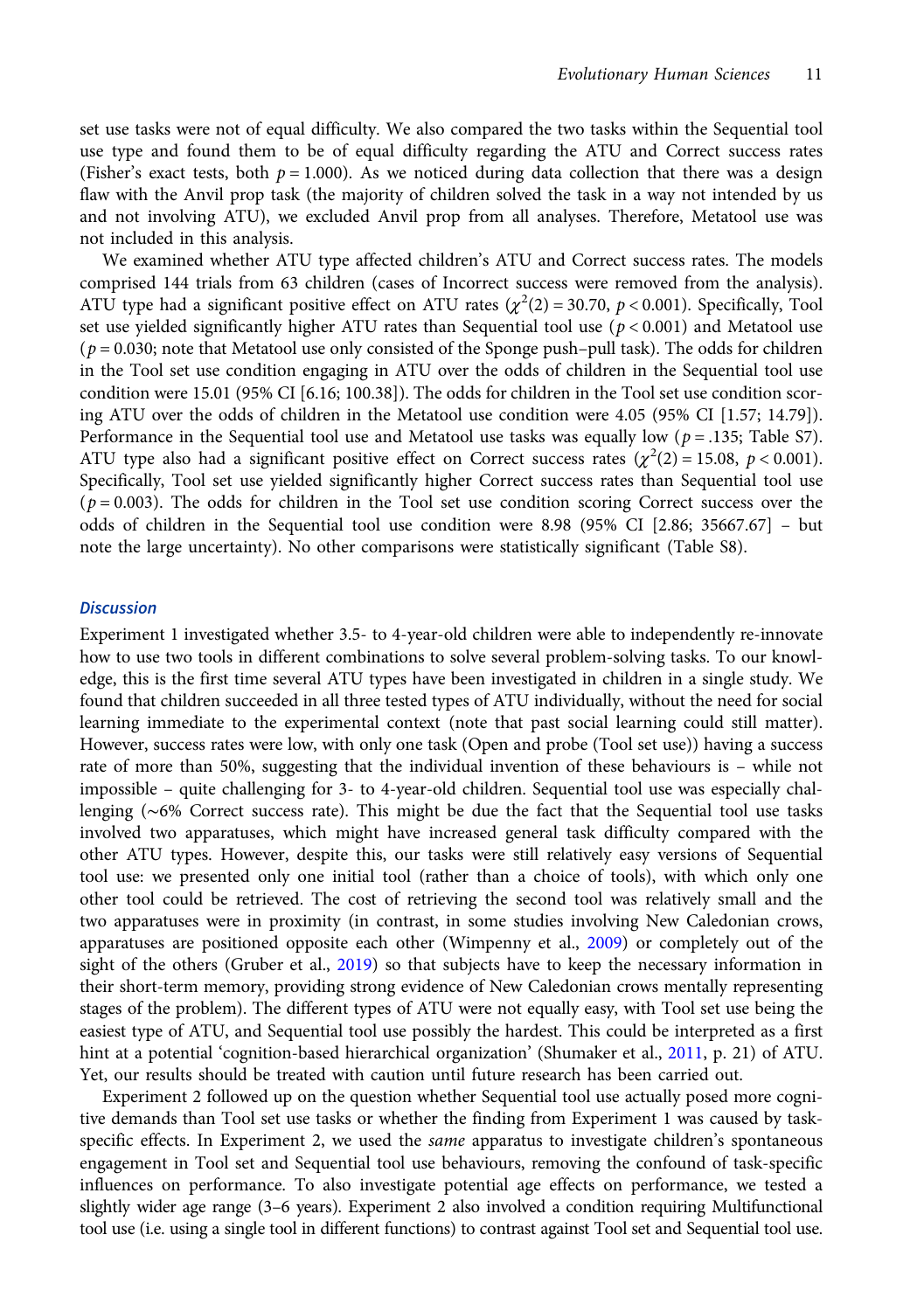# Experiment 2

We used two apparatuses (box apparatus and tube apparatus; [Figure 3\)](#page-13-0), which could be presented in two ATU types (Tool set use, Sequential tool use). Presenting the ATU versions on two apparatuses and comparing children's performance across them was a first step towards disentangling effects based on the cognitive demands of the respective ATU type from more task-specific demands (e.g. differences in transparency of the apparatuses, or how easily alternative solutions could be found). A third presentation mode was Multifunctional tool use (described below, but not a major focus of this paper). Children were randomly assigned to one of these three tool-use types (Tool set use, Sequential tool use, Multifunctional tool use). Participants completed two trials within their tool-use type, one with the box and one with the tube apparatus (order counterbalanced).

# **Methods**

# **Participants**

The final sample included 119 children (53 boys) between 3 years 0 months and 6 years 10 months (Mean ± sd: 5 years 0 month ± 12.38 months) tested in nurseries, schools and a Science Museum in Birmingham, UK ( $n = 95$ ) and a nursery in Jena, Germany ( $n = 24$ ) between January and March 2015. The ethnic background of the sample was mainly White  $(n = 109; 91\%)$ , nine children (7%) were Black, and one (2%) was Asian. Three additional children were tested but removed from the sample because they were below the age of 3 ( $n = 2$ ) or because of interference from nursery staff ( $n = 1$ ).

# **Material**

We used two apparatuses which could be administered in each of the three tool-use versions (Tool set, Sequential, Multifunctional tool use; Figures 3 and S7). For space reasons, tasks are only briefly described here; a full description including animations can be found in the Supplementary Material.

Box apparatus – Tool set use. This task was similar to the Open and Probe task of Experiment 1. The goal was to insert a short, sturdy stick into the box to make a hole in a tin foil barrier and to then use a pipecleaner to reach through the hole to retrieve a reward.

Box apparatus – Sequential tool use. In this version, there was no barrier inside the box. The tools were the same as in Tool set use (short stick, pipecleaner). The pipecleaner was placed inside the box at the place where the barrier was positioned in Tool set use. The task required using the stick to retrieve the pipecleaner from the box, followed by using the pipecleaner to retrieve the container with the reward.

Box apparatus – Multifunctional tool use. As in Tool set use, the interior of the box was divided by a tin foil barrier. However, only one tool was available, combining the functions of the tools in the Tool set use version: a wooden stick covered with hook and loop fastener at both ends, which could both pierce the tin foil barrier and reach and retrieve the container.

Tube apparatus – Tool set use. The task was similar to the Push and hook task of Experiment 1. The goal was to insert a stick into the apparatus to remove a cloth barrier by pushing or pulling it via the top or side openings, followed by inserting a rope into the top to hook a bucket with a sticker.

Tube apparatus – Sequential tool use. The tools were the same as in Tool set use, but there was no cloth barrier inside the apparatus. The rope was placed inside the box, close to the side facing the participant. The task required using the stick to retrieve the rope via the side openings, after which the rope could be inserted into the top to hook the bucket.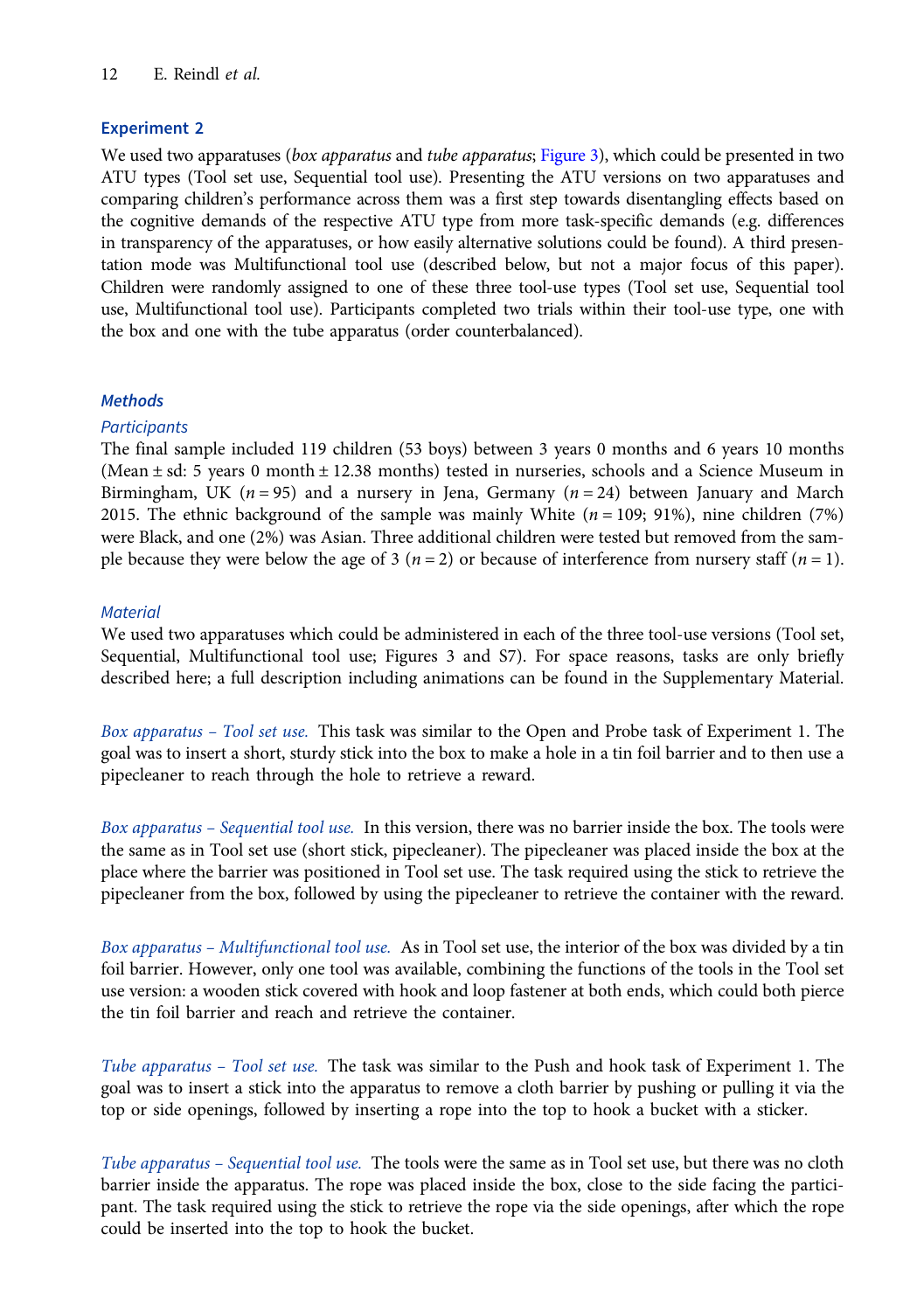<span id="page-13-0"></span>

Figure 3. Materials used in Experiment 2. Figure drawn by Nuria Melisa Morales García.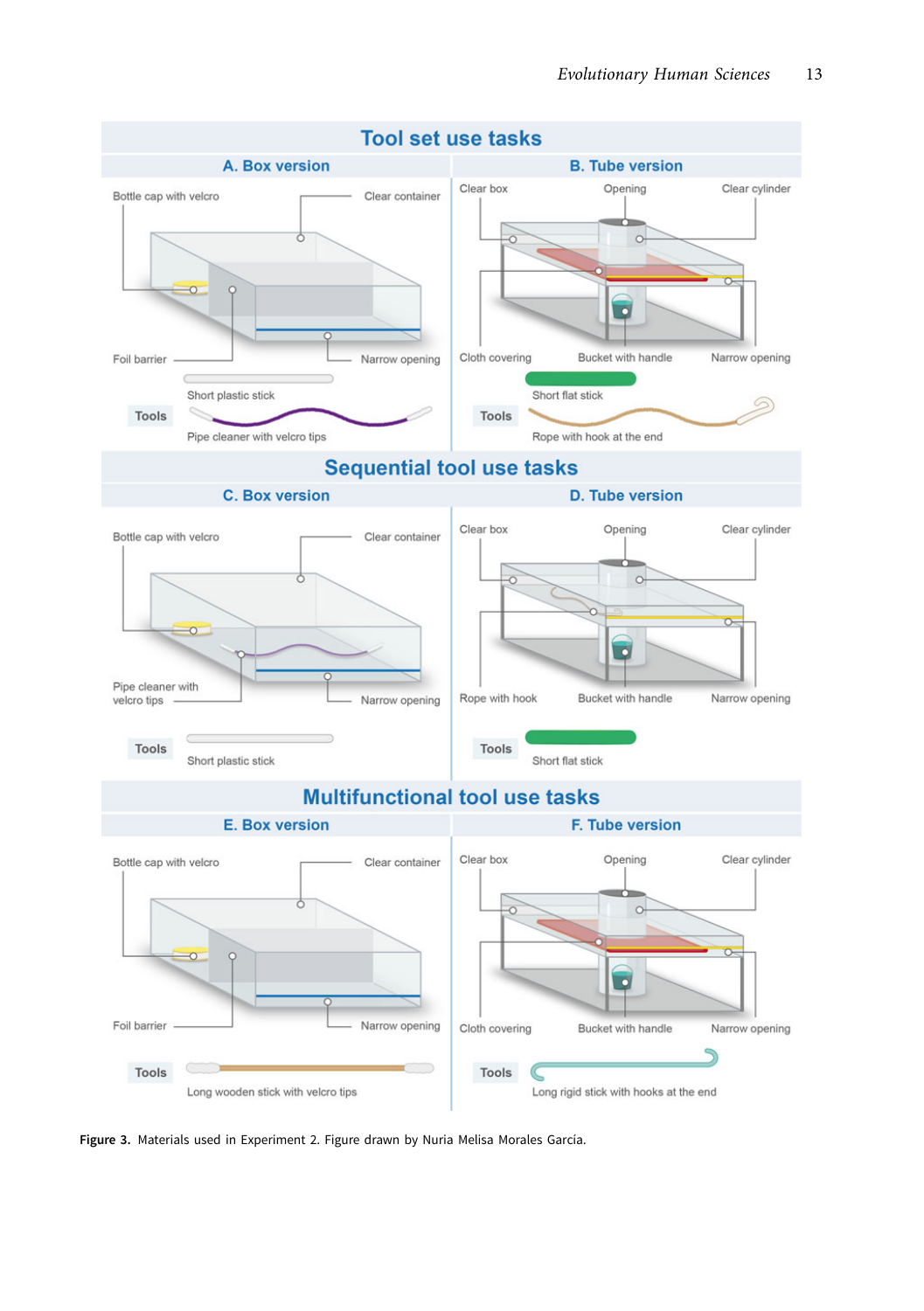Tube apparatus – Multifunctional tool. The setup was as in Tool set use, but there was only one tool available combining the functions of the two tools in Tool set use: a plastic stick with two hooks facing in opposite directions which could both remove the barrier and hook the bucket.

#### Design and procedure

The procedure was similar to Experiment 1, with the difference that here participants were given 4 min to solve the task (for a full description of the procedure, see Supplementary Material).

#### Scoring and analysis

Children's behavior was live-coded. We recorded whether the tool(s) associated with each task were picked up and used in the manner intended by the experimenter. For Sequential tool use and Tool set use we again scored ATU and Correct success. In the Multifunctional tool use task, we scored whether the tool was used in both its intended functions (equivalent to ATU) and Correct success. We also scored instances of Incorrect success for all tasks. To obtain inter-observer reliability, 84% of the valid trials were coded by a second rater (68% of these trials were coded live, the rest from video). Interrater agreement for Correct success was very good (Cohen's  $k = 0.988$ ).

All 119 children participated in two tasks, resulting in 238 trials. Three trials had to be removed from the analysis: in the Tool set use version of the Tube task, one trial had to be excluded as the cloth did not fully cover the hole and another trial had to be excluded because the child cried. In the Sequential tool use version of the Box task, one trial had to be excluded because the child tipped the box. We first carried out descriptive analyses. Then we examined whether the two versions within each tool use type were of comparable difficulty regarding ATU and Correct success by conducting McNemar tests (with continuity correction). To investigate the effects of condition and age on ATU and Correct success, we ran two GLMMs with binomial error structure and logit link function. Age in months (z-transformed) and condition were entered as predictor variables, and participant ID was included as a random effect.

### Results

[Table 2](#page-10-0) provides an overview of the ATU and Success scores of the tasks (Table S9 provides the same overview split by age groups). Out of the 116 participants who completed two valid trials, 60 children (52%) were unsuccessful in both tasks, 44 children (38%) had one of the tasks correct and only 12 children (10%) were able to succeed in both tasks, suggesting that the tasks were challenging for the children. Despite the low success rates, especially in the youngest age group (Table S9), children as young as 3 years of age were able to independently re-innovate Tool set and Sequential tool use. The low success rates could not be explained by a lack of motivation as children were generally found to be interested in the tasks and interact with the tools: In each condition, at least 82% of the children picked a tool up (see Tables S10–S15). A more detailed overview of how children attempted to solve the tasks can be found in the Supplementary Material.

In the Tool set use condition, there was no significant difference between the box and tube versions for either ATU ( $p = 0.579$ ) or Correct success ( $p = 0.505$ ). Both versions were very challenging, partly owing to task-specific reasons that are not necessarily tied to the ATU nature of the tasks: in the box version, while most children correctly inserted the stick into the box, many did not pierce the tin foil barrier – either because they tried to reach the reward by pushing the stick over the barrier or because they failed to pierce the foil despite trying (Figure S6). Note that this difficulty in piercing the tin foil did not occur in the Open and probe task of Experiment 1. This was possibly because (a) it was not possible to bypass the tin foil barrier in the Open and probe task and (b) in Experiment 2 we used a larger piece of tin foil, which might have resulted in the foil being held in the cardboard frame more loosely, making it harder to break it. Similarly, in the tube version, many children accidentally dropped the stick into the tube or failed to remove the cloth barrier despite trying (Figure S7). If these design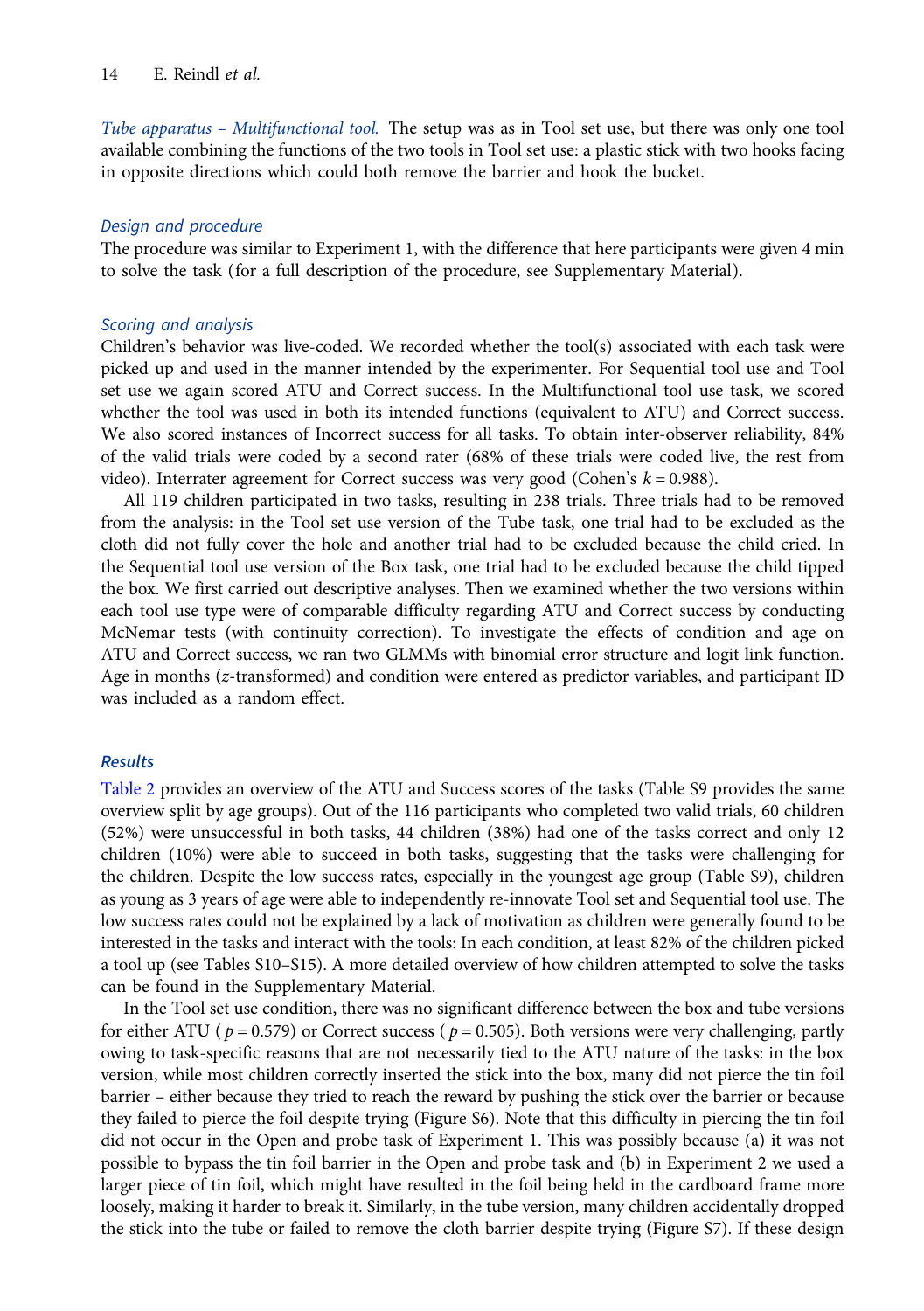aspects made the successful use of the first tool of the tool set (i.e. the stick) difficult, it means that Experiment 2 could potentially underreport children's ATU capacities in a Tool set use context.

In the Sequential tool use condition, the box version yielded significantly higher rates of ATU ( $p = 0.027$ ) and Correct success ( $p = 0.016$ ) than the tube version. This was possibly because many children did not notice the rope inside the tube apparatus and/or accidentally dropped the stick into the tube, which posed additional challenges to the tube version (see the Supplementary Material for a longer discussion).

In the Multifunctional tool use condition, the tube version revealed significantly higher rates of 'ATU' (i.e. using the tool correctly in both functions) and Correct success than the box version (both  $p < 0.001$ ). In the box version, the challenges were similar to the box version of the Tool set use condition: many children either failed to break the tin foil barrier despite attempting and/or tried to reach the reward by pushing the tool over the barrier. The tube version, however, was easier in the Multifunctional tool use condition as it was not possible to drop and lose the tool in the tube (owing to its length) and because it seemed to be easier to remove the cloth barrier. In sum, the challenges the children faced were not only determined by the tool use condition, but also in large part by task-specific aspects.

The GLMMs consisted of 235 observations from 119 children. Regarding the model with ATU as a dependent variable, age and condition together explained the data significantly better than a null model only consisting of the intercept ( $\chi^2(3)$  = 47.14, p < 0.001). Condition had a significant positive effect on ATU rates  $\left(\chi^2(2) = 33.98, p < 0.001;$  Table S16). While Tool set and Sequential tool use did not differ in their ATU rates ( $p = 0.998$ ), they were both significantly more difficult than Multifunctional tool use (both  $p < 0.001$ ). The odds for children in the Tool set use condition scoring ATU over the odds of children in the Multifunctional tool use were 0.16 (95% CI [0.06; 0.32]), i.e. the odds of scoring ATU in the Tool set use condition were decreased by 84% compared with the Multifunctional tool use condition. The odds for children in the Sequential tool use condition scoring ATU over the odds of children in the Multifunctional tool use were also 0.16 (95% CI [0.05; 0.34]), i.e. also decreased by 84%. Age had a significant, positive effect on ATU rates  $(\chi^2(1) = 14.68, p < 0.001)$ . With each month increase, there was an increase in the odds of scoring ATU of 1.85 (95% CI [1.37; 2.77]).

This pattern of results was similar when using Correct success as dependent variable. Age and condition together explained the data significantly better than a null model only consisting of the intercept  $(\chi^2(3) = 55.51, p < 0.001)$ . Condition had a significant positive effect on Correct success rates  $(\chi^2(2) =$ 37.52, p < 0.001; Table S17). As with ATU, the Correct success rates in the Tool set and Sequential tool use conditions did not differ ( $p = 0.635$ ) but were significantly lower than in Multifunctional tool use (both  $p < 0.001$ ). The odds for children in the Tool set use condition scoring Correct success over the odds of children in the Multifunctional tool use were 0.11 (95% CI [0.03; 0.23]), i.e. the odds of scoring Correct success in the Tool set use condition were decreased by 89% compared with the Multifunctional tool use condition. The odds for children in the Sequential tool use condition scoring Correct success over the odds of children in the Multifunctional tool use were 0.17 (95% CI [0.06; 0.33]), i.e. they were decreased by 87%. Age had a significant, positive effect on Correct success rates ( $\chi^2(1) = 21.11$ ,  $p < 0.001$ ). With each month increase, there was an increase in the odds of scoring Correct success of 2.20 (95% CI [1.58; 3.51]).

#### **Discussion**

Experiment 2 investigated children's performance in Tool set and Sequential tool use tasks and compared it with their performance in Multifunctional tool use tasks. In contrast to Experiment 1, in which the tasks of different ATU types differed in both ATU type and in the apparatus and task design, in Experiment 2 the different conditions were more comparable as they were administered using the same kinds of apparatuses (a box and a tube apparatus, each of which could be presented in each of the three tool use versions).

Supporting the findings from Experiment 1, the results showed that children from 3 years of age were able to independently invent how to use two tools in different combinations to solve these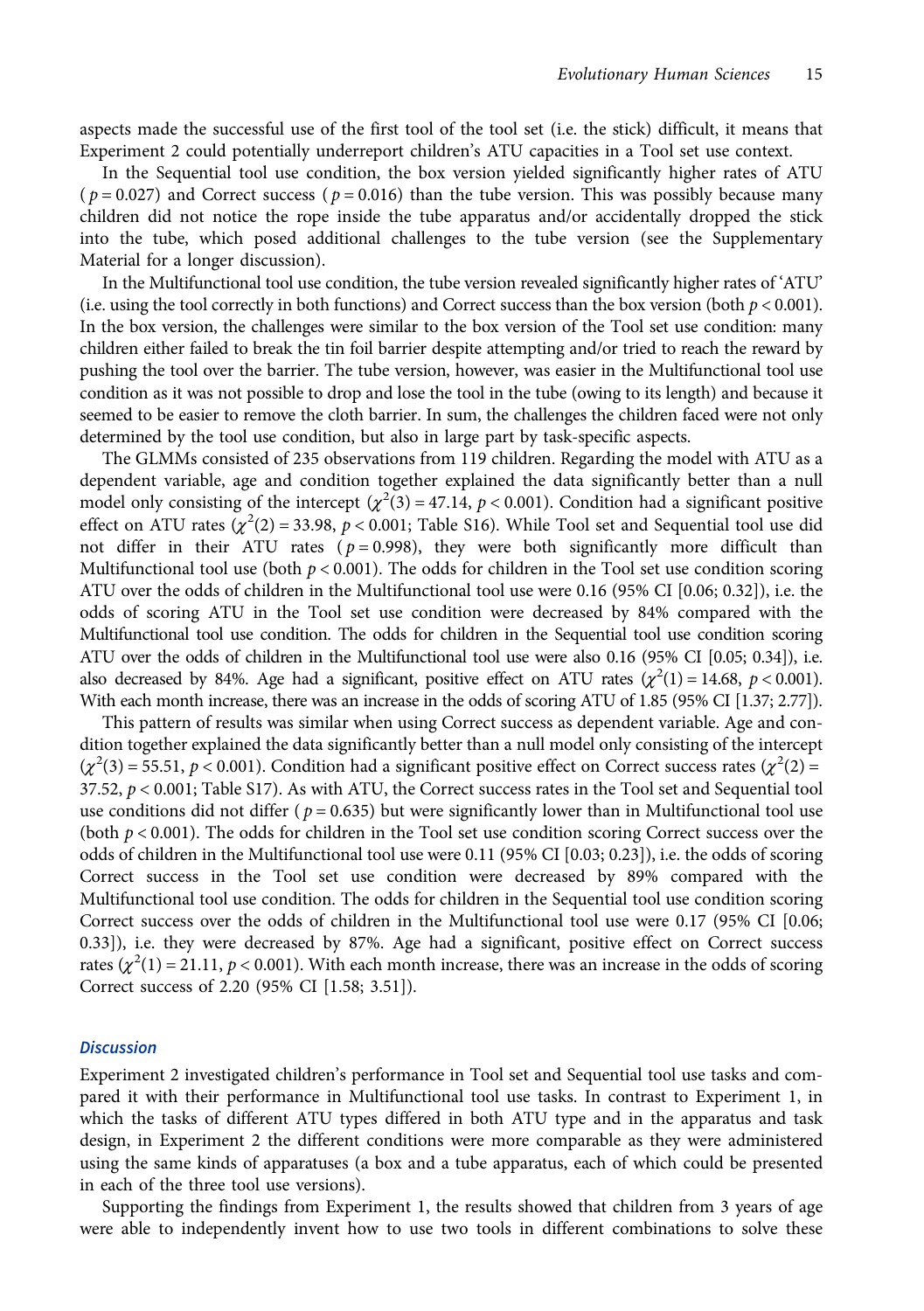tasks, even when given no familiarisation phase, only 4 min per task and no opportunity for social learning. Despite this, the results again showed that spontaneously re-innovating ATU in novel tasks is difficult for preschoolers, at least under testing situations as used here. We found no evidence that Tool set and Sequential tool use differed in difficulty. However, both tasks were significantly more difficult than the Multifunctional tool use tasks, i.e. tasks which had the same setup as the Tool set use versions but differed in the number of tools provided (a single tool that could be used in two modes). Success rates increased with age over the tested range from 3 to 6 years. A more fine-grained analysis of solution approaches showed that performance was not only affected by the specific tool-use demands of a task (i.e. whether Sequential tool use or the use of a Tool set was required), but also to a large part by the idiosyncratic features of each task, despite the use of the same apparatus across ATU versions.

### General discussion

The aim of the current study was to address the gap in the developmental literature on the emergence and spontaneous invention of ATU behaviours in human children. This study investigated children's performance in tasks involving Sequential tool use (using a tool to get a tool), Metatool use (using one tool to improve a second tool) and Tool set use (using two tools to achieve a single outcome) and showed in two experiments that children from 3 years of age can spontaneously invent solutions to all three of these ATU types individually, i.e. without the need for immediate social learning. These findings suggest that ATU behaviours lie within the human ZLS, as they have also been shown to do for all species of great apes and some other non-human primate and bird species ([Table 1](#page-4-0) and Table S1 in the OSF repository). The presence of spontaneous ATU in humans and non-human great apes suggests that the last common ancestor of humans and apes, living ∼13 million years ago (Stewart & Disotell, [1998](#page-22-0)), was probably also able to engage in ATU without the need for copying know-how.

We minimised the possibility that children could draw on directly relevant cultural knowledge by using novel tasks that children were unlikely to have encountered before. This does not mean that children did not draw on more general knowledge, e.g. about affordances and the physical properties of the materials involved (e.g. ropes, hooks, pipecleaners). Assuming that the novelty of the tasks and the participants' relatively young age were effective in minimising children's ability to use specific cultural knowledge, the results suggest that all of the tested ATU types potentially lie within the human ZLS, i.e. at least some types of ATU can be invented without social learning.

Our experiments still need to be replicated in other, non-Westernised cultures to allow for a stronger conclusion about the human ZLS. In addition, future studies could attempt to test even younger children. The age range tested in the current study was slightly higher than what was used in a previous study on simple tool use (Reindl et al., [2016\)](#page-22-0) as it was assumed that ATU would demand greater executive function skills (especially working memory), which are still developing in children (Garon et al., [2008](#page-20-0); Reindl et al., [2021](#page-22-0)).

Across both experiments, success rates were low, supporting previous findings that ATU is challenging for preschoolers (Alpert, [1928;](#page-19-0) Matheson, [1931](#page-21-0); Metevier, [2006\)](#page-21-0). Experiment 2 showed that children's performance still increased with age. Our tasks were purposefully created to be challenging. Children were given only a short time to explore and attempt the tasks, which might have decreased the ecological validity of the task and artificially limited children's tool-using skills. In recent years evidence has accumulated that longer testing times will result in higher success rates in children (Breyel & Pauen, [2021;](#page-20-0) Voigt et al., [2019](#page-23-0)). Thus, it is possible that when administering our tasks with a longer time window, more children will find solutions. To increase the ecological validity of such studies, future projects should provide longer testing times and more possible solutions, and arguably also administer tasks to pairs of participants instead to individuals only (see Gönül, Hohenberger, Corballis, & Henderson, [2019](#page-20-0); Reindl & Wronski, [2022](#page-22-0)).

How do children's low success rates compare with the success rates reported so far for non-human animals? Based on the data available to us (Table S1 in the OSF repository), we calculated the percentage of successful participants for all previous ATU experiments for which both the number of tested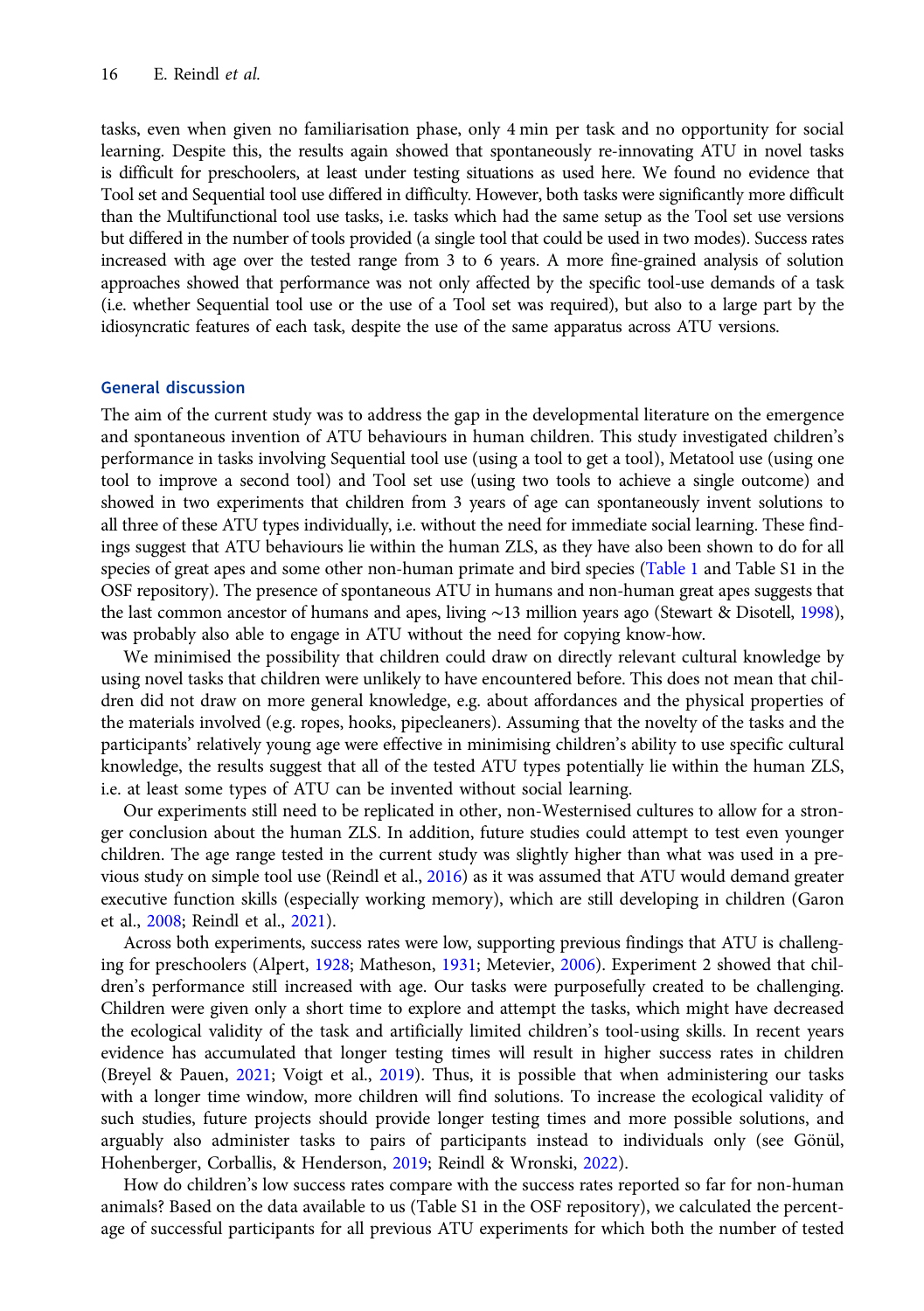individuals and the number of successful individuals were reported (note that we did not include studies listed in the 'questionable cases' sheet, e.g. those in which individuals received training or had considerable prior experience with parts of the task), resulting in 55 entries across species and ATU types with which we could compare our results (Table S1 in the OSF repository, sheet 'Success rates'). Success rates vary greatly, even within a single species and ATU type. This is not surprising as studies differed in tasks used, testing time, and in whether alternative solutions to the task were available. However, it seems that the highest success rates were produced in Sequential tool use studies – for all four great ape species, capuchin monkeys, rhesus macaques, baboons and rooks the percentage of successful individuals was substantially greater than 50% (but note that the sample sizes were extremely small) – with the exception of New Caledonian crows, whose success rate (14%) is similar to children's average success rate in the current study (12%). However, it should be noted that these numbers could misrepresent animals' abilities owing to publication bias and selective testing (i.e. in some studies only those individuals who had solved simple tool use problems were able to advance to ATU tasks, e.g. Metevier, [2006](#page-21-0)). The task which resembles most closely an already existing task is our Stick stick task (Sequential tool use, Experiment 1), as it was based on Taylor et al.'s [\(2007\)](#page-23-0) task for New Caledonian crows (see also Taylor et al., [2011](#page-23-0); Wimpenny et al., [2009\)](#page-23-0). While the success rate in these three bird studies is at 100% and thus in stark contrast to the results reported here for children, one has to note that the crows had prior experience with one or more parts of the tasks. Therefore, before we can draw firm conclusions about the ATU abilities within and especially between species, further studies need to be conducted that allow more direct comparisons. Future research could adapt tasks that have been used with non-human animals to humans (and other species), and tasks used in the current study could be adapted for use with non-human animals.

Evidence for whether there was a cognitive hierarchy of the three examined ATU types was inconclusive. Experiment 1 showed that Tool set use yielded higher ATU and Correct success rates than Sequential tool use, as well as higher ATU rates than Metatool use, suggesting tentative evidence for the existence of such a hierarchy. However, there might be an alternative hypothesis explaining the differences between Tool set and Sequential tool use: the low ATU and Correct success rates in the Sequential tool use rates could be explained by the fact that both tasks consisted of two separate apparatuses, which might have been an additional source of difficulty for the children. Yet there is no evidence in the literature that the use of (spatially separate) apparatuses or platforms poses an additional cognitive demand in tool use tasks for non-human animals or children (Gruber et al., [2019](#page-20-0); Jackson, [1942](#page-21-0); Martin-Ordas et al., [2012;](#page-21-0) Miller et al., [2020;](#page-21-0) Mulcahy et al., [2005;](#page-21-0) Warden et al., [1940\)](#page-23-0). Experiment 2 controlled for the number of apparatuses (using a single apparatus for both ATU versions) and found that Tool set and Sequential tool use did not differ in either ATU nor Correct success rates. However, performance in Experiment 2 was found to be substantially affected by task-specific features unrelated to ATU type. For example, in the Tool set use task of the box apparatus, some children failed to engage in ATU because they did not use enough force to pierce the barrier or tried to circumvent it – which might have appeared as a potentially successful strategy as the distance between the tool and the reward was reduced and this might have made it difficult for children to recognise this as a wrong attempt. Similarly, in the Tool set use task of the tube apparatus (i.e. same ATU type but different apparatus) many children failed as they accidentally dropped the stick into the apparatus and were unable to retrieve it. These inadvertent design features might have artificially decreased children's Tool set use abilities, and thus hindered the detection of a potential cognitive hierarchy. This emphasises the importance of investigating tool use with a multitude of tasks sharing the cognitive demand in question to be able to describe the emergence and development of these skills abstracted from task idiosyncrasies (Völter et al., [2018\)](#page-23-0).

While the question whether there is a cognitive hierarchy among the three investigated ATU types requires further research, attempts have been made to create a hierarchy on a broader level, sorting tool use and other tool-related behaviours by their suggested cognitive complexity (Neldner, [2020](#page-22-0); Putt et al., [2022;](#page-22-0) Visalberghi & Fragaszy, [2012\)](#page-23-0). While ATU was not explicitly included in Neldner [\(2020\)](#page-22-0), we suggest that it could be added at the upper end of the 'simple tool use' category to represent an intri-guing link to more cognitively challenging tool-related behaviours such as tool innovation ([Figure 4\)](#page-18-0).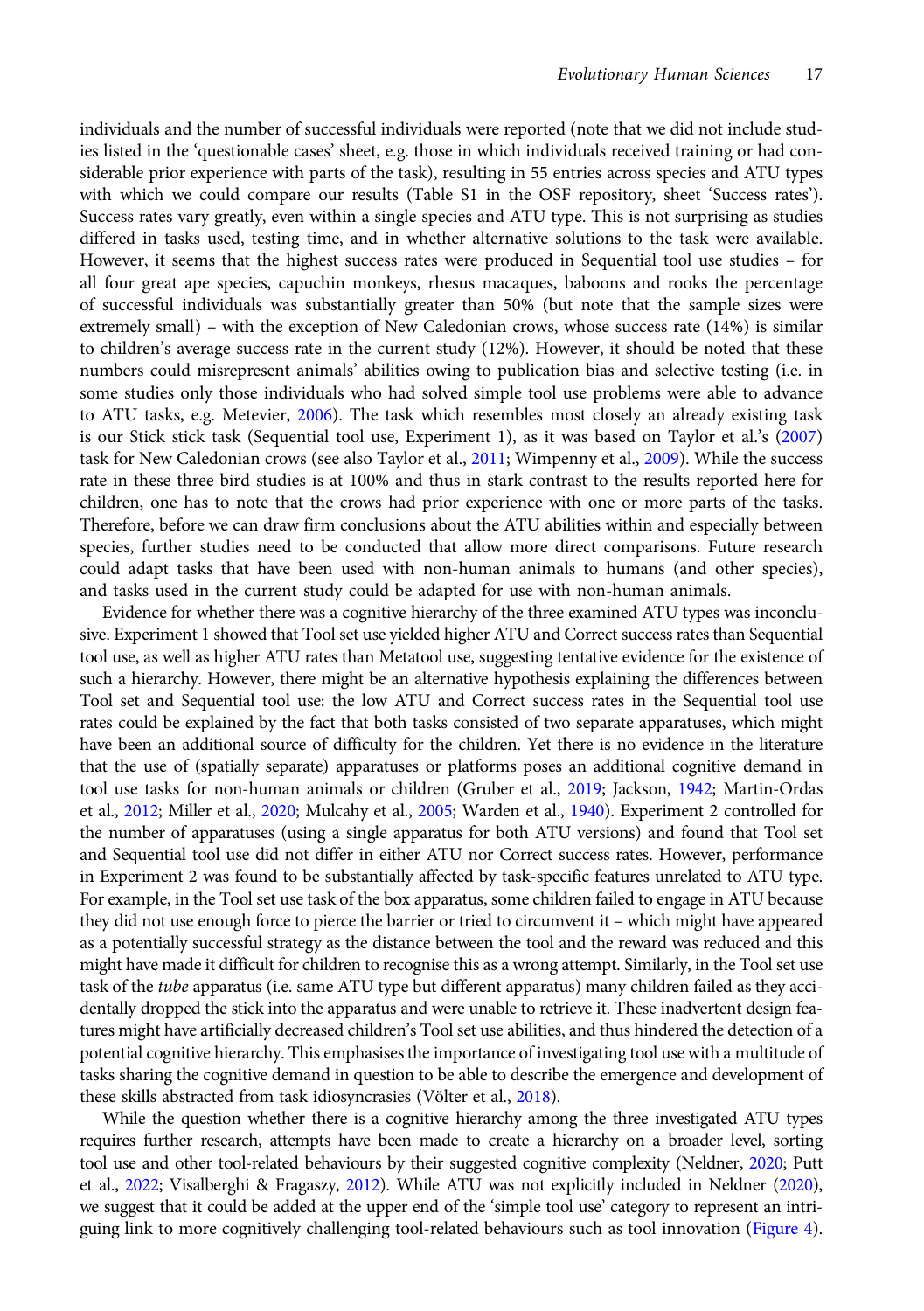<span id="page-18-0"></span>

Figure 4. Adapted from Neldner's [\(2020](#page-22-0); Figure 1.1) proposed hierarchy of tool-related behaviours. Here, we explicitly added Associative tool use at the upper end of the Simple tool use category.

Like simple tool use, ATU 'requires goal-directed, relational action between multiple objects' (Neldner, [2020,](#page-22-0) p. 16), but involves a greater number of objects, posing greater demands on working memory, inhibitory control, causal reasoning and imagination. In contrast to tool innovation, ATU requires no new tools to be imagined; however, it requires imagining the correct sequence of actions and how the objects involved relate to each other. Lastly, ATU is an intriguing addition to such a hierarchy, as it consists of one sub-group of behaviours which links the tool use and tool making categories, namely Secondary tool use.

In Secondary tool use, a tool is used to manufacture (or structurally modify) another tool (Shumaker et al., [2011\)](#page-22-0). It seems to be unique to humans as it has not been reported in any wild nonhuman animals, and unenculturated, captive chimpanzees have shown no evidence for spontaneous Secondary tool use (Bandini et al., [2021\)](#page-19-0). Although two bonobos and one orangutan were able to make and subsequently use stone tools, this was only after extensive periods of teaching, training and sometimes moulding by humans (Roffman et al., [2012;](#page-22-0) Schick et al., [1999;](#page-22-0) Toth et al., [1993;](#page-23-0) Toth & Schick, [2009](#page-23-0); Wright, [1972](#page-23-0); for a review see Bandini et al., [2021\)](#page-19-0). Moreover, even after years of practice, the apes did not overcome certain cognitive (and morphological) restrictions to pro-duce tools similar to the earliest hominin stone tools (Toth & Schick, [2009](#page-23-0)). Secondary tool use is regarded as a major cognitive and technological breakthrough in human evolution which has itself shaped human cognition and culture substantially owing to the coevolution of technological advances and cognitive capacities, such as working memory, planning and technical reasoning (Haidle, [2010;](#page-20-0) Lombard & Haidle, [2012;](#page-21-0) Osiurak, [2020;](#page-22-0) Read, [2008](#page-22-0)). Future studies could create Secondary tool use latent solution tests for children to find out more about the development of this ATU type.

Tool set and Sequential tool use were more difficult than Multifunctional tool use. This could be because of the larger relational complexity of ATU as, by definition, more objects are involved. This would imply a greater demand on executive function. As inhibitory control, working memory and attention shifting are themselves still developing during childhood and beyond (Best et al., [2009,](#page-20-0) [2011;](#page-20-0) Garon et al., [2008](#page-20-0)), executive function could indeed be a critical developmental bottleneck contributing to the difficulty of ATU for children (for a similar discussion of the importance of working memory for the evolution of ATU see e.g. Haidle, [2010;](#page-20-0) Read, [2017](#page-22-0); Read et al., [2021;](#page-22-0) Wynn & Coolidge, [2014\)](#page-23-0). Indeed, there is evidence suggesting that toddlers' performance in a tool selection task is correlated with their performance in an inhibition and a short-term memory task (Pauen & Bechtel-Kuehne, [2016\)](#page-22-0) and that preschoolers' ability to make tools after observing a demonstrator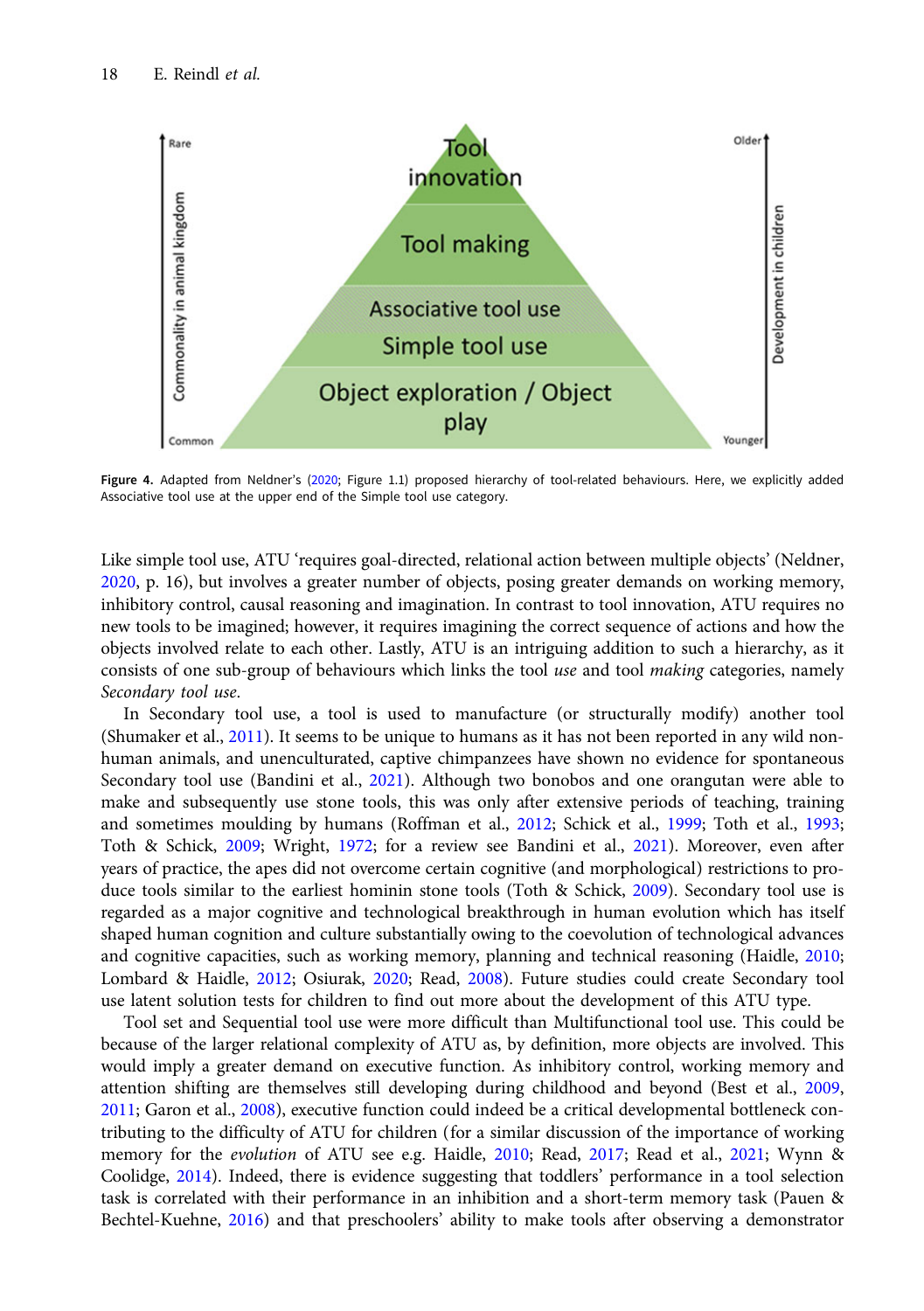<span id="page-19-0"></span>can be predicted by their score on a response inhibition task (S. R. Beck et al., 2016; Gönül et al., [2018\)](#page-20-0). More studies are needed to compare children's performance in ATU and executive function tasks to better understand the cognitive demands involved in ATU and problem-solving in general.

In non-humans, ATU tasks have been used in latent solution tests as well as to study problem-solving and causal cognition more generally. We hope that the tasks introduced here will be a valuable addition to the pool of tests for investigating these and other topics in children and that they will be used and amended in future research.

Acknowledgements. We thank all nurseries, Thinktank Birmingham science museum, parents and children for their help and participation, Alice Coombes and Charlotte Wilks for assistance with data collection and for reliability coding, Lauren Cooper for assistance with data collection, Nuria Melisa Morales García [\(https://www.sciencegraphicdesign.com/](https://www.sciencegraphicdesign.com/)) for the drawings of the apparatuses, and the editor and two anonymous reviewers for their very helpful comments. Ethical approval was granted by the University of Birmingham, UK, STEM Ethical Review Committee.

Author contributions. CT acquired the funding; ER, CT, SRB and IAA designed the study; ER collected, analysed and visualised the data; ER, CT, SRB and IAA discussed the results; ER and ZL conducted the literature review; ER, CT and SRB wrote the article; IAA and ZL edited and commented on the article; CT, SRB and IAA provided supervision.

Financial support. This work was supported by a PhD studentship of the College of Life and Environmental Sciences, University of Birmingham, UK (ER), and two Economic and Social Research Council Grants (CT, grant number ES/ K008625/1; IAA and SRB, grant number ES/J023485/1). The funding sources had no involvement in study design, collection, analysis and interpretation of the data, or writing the paper, or in the decision to submit the article for publication. Access to some of the not publicly available studies listed in the literature review was funded by ER, and commissioning of the drawings of the apparatuses was funded by ER and CT (carried out after the end of formal funding).

Conflicts of interest. The authors declare no competing interests.

Research transparency and reproducibility. The data and script for both experiments presented in this study and Table S1 can be found on the OSF website: [https://osf.io/d3pz5/?view\\_only=ba368e675f324a56a7cad600d6c39581](https://osf.io/d3pz5/?view_only=ba368e675f324a56a7cad600d6c39581)

Supplementary material. To view supplementary material for this article, please visit <https://doi.org/10.1017/ehs.2022.4>

#### References

- Alpert, A. (1928). The solving of problem-situations by preschool children. An analysis (PhD thesis). Teachers College, Columbia University, New York City.
- Anderson, J. R., & Henneman, M. C. (1994). Solutions to a tool-use problem in a pair of Cebus apella. Mammalia, 58(3), 351–362. <https://doi.org/10.1515/mamm.1994.58.3.351>

Baayen, R. H. (2008). Analyzing linguistic data. A practical introduction to statistics using R. Cambridge University Press.

- Bandini, E., Motes-Rodrigo, A., Archer, W., Minchin, T., Axelsen, H., Hernandez-Aguilar, R. A., … Tennie, C. (2021). Naïve, unenculturated chimpanzees fail to make and use flaked stone tools [version 1; peer review: 3 approved]. Open Res Europe, 1(20), 1–19. <https://doi.org/10.12688/openreseurope.13186.1>
- Bandini, E., & Tennie, C. (2017). Spontaneous reoccurrence of 'scooping', a wild tool-use behaviour, in naïve chimpanzees. PeerJ, 5, e3814. <https://doi.org/10.7717/peerj.3814>
- Bandini, E., & Tennie, C. (2020). Exploring the role of individual learning in animal tool-use. PeerJ, 8, e9877. [https://doi.org/](https://doi.org/10.7717/peerj.9877) [10.7717/peerj.9877](https://doi.org/10.7717/peerj.9877)
- Barrett, T. M., Davis, E. F., & Needham, A. (2007). Learning about tools in infancy. Developmental Psychology, 43(2), 352– 368. <https://doi.org/10.1037/0012-1649.43.2.352>
- Bates, D. M., Maechler, M., Bolker, B., & Walker, S. (2013). lme4: Linear mixed-effects models using Eigen and S4.
- Bates, E., Carlson-Luden, V., & Bretherton, I. (1980). Perceptual aspects of tool using in infancy. Infant Behavior and Development, 3(1), 127–140. [https://doi.org/10.1016/S0163-6383\(80\)80017-8](https://doi.org/10.1016/S0163-6383(80)80017-8)
- Bechtel, S., Jeschonek, S., & Pauen, S. (2013). How 24-month-olds form and transfer knowledge about tools: The role of perceptual, functional, causal, and feedback information. Journal of Experimental Child Psychology, 115(1), 163–179. [https://](https://doi.org/10.1016/j.jecp.2012.12.004) [doi.org/10.1016/j.jecp.2012.12.004](https://doi.org/10.1016/j.jecp.2012.12.004)
- Beck, S. R., Apperly, I. A., Chappell, J., Guthrie, C., & Cutting, N. (2011). Making tools isn't child's play. Cognition, 119, 301– 306. <https://doi.org/10.1016/j.cognition.2011.01.003>
- Beck, S. R., Williams, C., Cutting, N., Apperly, I. A., & Chappell, J. (2016). Individual differences in children's innovative problem-solving are not predicted by divergent thinking or executive functions. Philosophical Transactions of the Royal Society B: Biological Sciences, 371(1690), 20150190. <https://doi.org/10.1098/rstb.2015.0190>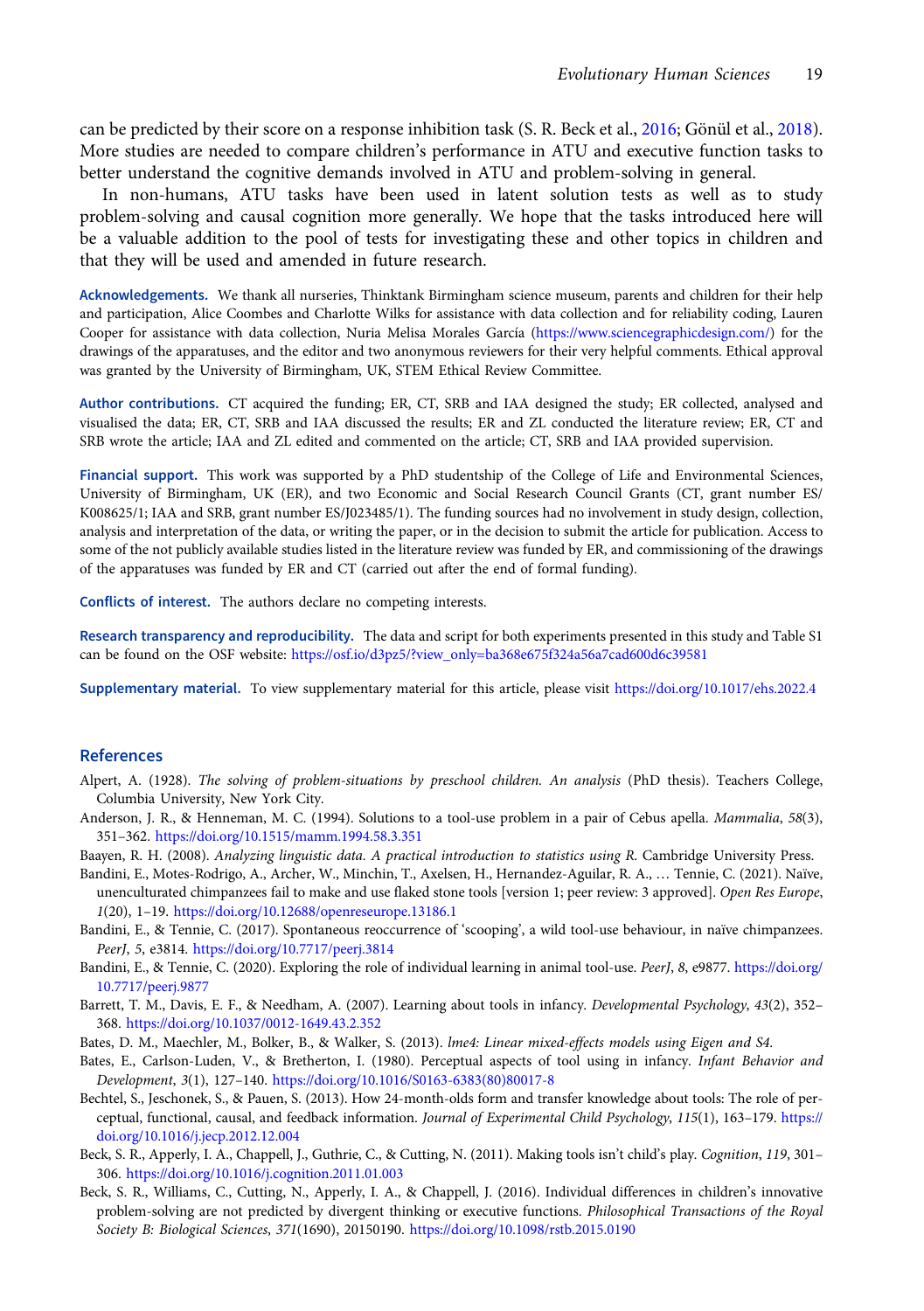- <span id="page-20-0"></span>Bernstein-Kurtycz, L. M., Hopper, L. M., Ross, S. R., & Tennie, C. (2020). Zoo-housed chimpanzees can spontaneously use tool sets but perseverate on previously successful tool-use methods. Animal Behavior and Cognition, 7(3), 288–309.
- Best, J. R., Miller, P. H., & Jones, L. L. (2009). Executive functions after age 5: Changes and correlates. Developmental Review, 29(3), 180–200. <https://doi.org/10.1016/j.dr.2009.05.002>
- Best, J. R., Miller, P. H., & Naglieri, J. A. (2011). Relations between executive function and academic achievement from ages 5 to 17 in a large, representative national sample. Learning and Individual Differences, 21(4), 327-336. [https://doi.org/10.](https://doi.org/10.1016/j.lindif.2011.01.007) [1016/j.lindif.2011.01.007](https://doi.org/10.1016/j.lindif.2011.01.007).
- Bjorklund, D. F., & Gardiner, A. K. (2012). Object play and tool use: Developmental and evolutionary perspectives. The Oxford handbook of the development of play. Oxford University Press. [https://doi.org/10.1093/oxfordhb/9780195393002.](https://doi.org/10.1093/oxfordhb/9780195393002.013.0013) [013.0013](https://doi.org/10.1093/oxfordhb/9780195393002.013.0013)
- Boesch, C. (2013). Ecology and cognition of tool use in chimpanzees. In Tool use in animals. Cognition and ecology (pp. 21–47). Cambridge University Press.
- Bolwig, N. (1963). Observations on the mental and manipulative abilities of a captive baboon (Papio doguera). Behaviour, 22(1), 24–40.
- Breyel, S., & Pauen, S. (2021). The beginnings of tool innovation in human ontogeny: How three- to five-year-olds solve the vertical and horizontal tube task. Cognitive Development, 58, 101049. <https://doi.org/10.1016/j.cogdev.2021.101049>
- Brown, A. L. (1990). Domain-specific principles affecting learning and transfer in children. Cognitive Science, 14, 107–133. [https://doi.org/10.1207/s15516709cog1401\\_6](https://doi.org/10.1207/s15516709cog1401_6)
- Buskell, A., & Tennie, C. (accepted). Mere recurrence and cumulative culture at the margins. British Journal for the Philosophy of Science. <https://doi.org/10.1086/717776>
- Carvalho, S., Cunha, E., Sousa, C., & Matsuzawa, T. (2008). Chaînes opératoires and resource-exploitation strategies in chimpanzee (Pan troglodytes) nut cracking. Journal of Human Evolution, 55, 148–163. [https://doi.org/10.1016/j.jhevol.2008.02.](https://doi.org/10.1016/j.jhevol.2008.02.005) [005](https://doi.org/10.1016/j.jhevol.2008.02.005)
- Chappell, J., Cutting, N., Apperly, I. A., & Beck, S. R. (2013). The development of tool manufacture in humans: what helps young children make innovative tools? Philosophical Transactions of the Royal Society of London. Series B, Biological Sciences, 368(1630), 20120409. <https://doi.org/10.1098/rstb.2012.0409>
- Chen, Z., Siegler, R. S., & Daehler, M. W. (2000). Across the great divide: Bridging the gap between understanding of toddlers' and older children's thinking. Monographs of the Society for Research in Child Development, 65(2), i–vii, 1–96. [https://doi.](https://doi.org/10.1111/1540-5834.00072) [org/10.1111/1540-5834.00072](https://doi.org/10.1111/1540-5834.00072)
- Colbourne, J. A. D., Auersperg, A. M. I., Lambert, M. L., Huber, L., & Völter, C. J. (2021). Extending the reach of tooling theory: A neurocognitive and phylogenetic perspective. Topics in Cognitive Science, 1-25. [https://doi.org/10.1111/tops.](https://doi.org/10.1111/tops.12554) [12554](https://doi.org/10.1111/tops.12554)
- Deák, G. O. (2014). Development of adaptive tool-use in early childhood. Sensorimotor, social, and conceptual factors. Advances in Child Development and Behavior, 46, 149–181. <https://doi.org/10.1016/B978-0-12-800285-8.00006-6>
- Dobson, A. J. (2002). An introduction to generalized linear models. Boca Raton: Chapman Hall/CRC.
- Esseily, R., Rat-Fischer, L., Somogyi, E., O'Regan, K. J., & Fagard, J. (2016). Humour production may enhance observational learning of a new tool-use action in 18-month-old infants. Cognition and Emotion, 30(4), 817–825. [https://doi.org/10.](https://doi.org/10.1080/02699931.2015.1036840) [1080/02699931.2015.1036840](https://doi.org/10.1080/02699931.2015.1036840)
- Fagard, J., Rat-Fischer, L., & Kevin O'Regan, J. (2014). The emergence of use of a rake-like tool: A longitudinal study in human infants. Frontiers in Psychology, 5(MAY), 1–12. <https://doi.org/10.3389/fpsyg.2014.00491>
- Forstmeier, W., & Schielzeth, H. (2011). Cryptic multiple hypotheses testing in linear models: Overestimated effect sizes and the winner's curse. Behavioral Ecology and Sociobiology, 65(1), 47-55. <https://doi.org/10.1007/s00265-010-1038-5>
- Garon, N., Bryson, S. E., & Smith, I. M. (2008). Executive function in preschoolers: A review using an integrative framework. Psychological Bulletin, 134(1), 31–60. <https://doi.org/10.1037/0033-2909.134.1.31>
- Gönül, G., Hohenberger, A., Corballis, M., & Henderson, A. M. E. (2019). Joint and individual tool making in preschoolers: From social to cognitive processes. Social Development, 1–17. <https://doi.org/10.1111/sode.12373>.
- Gönül, G., Takmaz, E. K., Hohenberger, A., & Corballis, M. (2018). The cognitive ontogeny of tool making in children: The role of inhibition and hierarchical structuring. Journal of Experimental Child Psychology, 173, 222–238. [https://doi.org/10.](https://doi.org/10.1016/j.jecp.2018.03.017) [1016/j.jecp.2018.03.017](https://doi.org/10.1016/j.jecp.2018.03.017)
- Greif, M. L., & Needham, A. (2011). The development of human tool use early in life. In T. McCormack, C. Hoerl, & S. Butterfill (Eds.), Tool use and causal cognition (pp. 1–23). Oxford University Press. <https://doi.org/10.1093/acprof>
- Gruber, R., Schiestl, M., Boeckle, M., Frohnwieser, A., Miller, R., Gray, R. D., … Taylor, A. H. (2019). New Caledonian crows use mental representations to solve metatool problems. Current Biology, 29(4), 686-692.e3. [https://doi.org/10.1016/j.cub.](https://doi.org/10.1016/j.cub.2019.01.008) [2019.01.008](https://doi.org/10.1016/j.cub.2019.01.008)
- Gurven, M., Kaplan, H., & Gutierrez, M. (2006). How long does it take to become a proficient hunter? Implications for the evolution of extended development and long life span. Journal of Human Evolution, 51(5), 454–470. [https://doi.org/10.](https://doi.org/10.1016/j.jhevol.2006.05.003) [1016/j.jhevol.2006.05.003](https://doi.org/10.1016/j.jhevol.2006.05.003)
- Haidle, M. N. (2010). Working-memory capacity and the evolution of modern cognitive potential. Implications from animal and early human tool use. Current Anthropology, 51(1), S149–S166. <https://doi.org/10.1086/650295>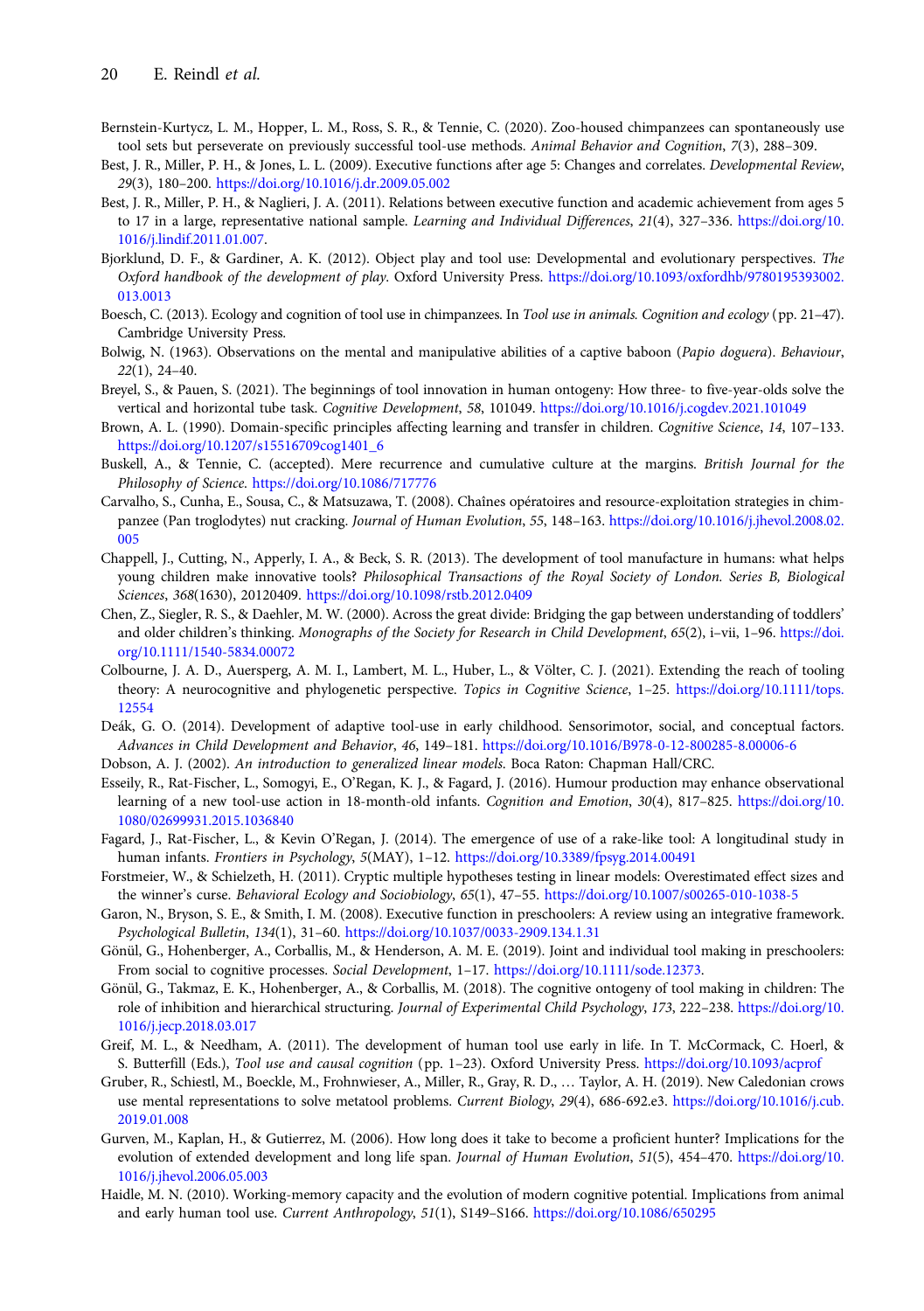- <span id="page-21-0"></span>Halford, G. S., Wilson, W. H., & Phillips, S. (1998). Processing capacity defined by relational complexity: Implications for comparative, developmental, and cognitive psychology. Behavioral and Brain Sciences, 21, 803–864.
- Henrich, J. (2015). The secret of our success. How culture is driving human evolution, domesticating our species, and making us smarter. Princeton University Press.
- Henrich, J., Heine, S. J., & Norenzayan, A. (2010). The weirdest people in the world? Behavioral and Brain Sciences, 33, 61–135. <https://doi.org/10.1017/S0140525X0999152X>
- Hunt, G. R., Gray, R. D., & Taylor, A. H. (2013). Why is tool use rare in animals? In C. M. Sanz & C. Boesch (Eds.), Tool use in animals. Cognition and ecology (pp. 89–118). Cambridge University Press.
- Jackson, T. A. (1942). Use of the stick as a tool by young chimpanzees. Journal of Comparative Psychology, 34, 223-235.
- Kahrs, B. A., Jung, W. P., & Lockman, J. J. (2013). When does tool use become distinctively human? Hammering in young children. Child Development, 85(3), 1050–1061. <https://doi.org/10.1111/cdev.12179>
- Kaplan, H. S., & Robson, A. J. (2002). The emergence of humans: The coevolution of intelligence and longevity with intergenerational transfers. Proceedings of the National Academy of Sciences, 99(15), 10221–10226. <https://doi.org/10.1073/pnas>
- Keen, R. (2010). The development of problem solving in young children: A critical cognitive skill. Annual Review of Psychology, 62(1), 1–21. <https://doi.org/10.1146/annurev.psych.031809.130730>
- Köhler, W. (1921). Intelligenzprüfungen an Menschenaffen. Springer.
- Lancy, D. F. (2016). Playing with knives: The socialization of self-initiated learners. Child Development, 87(3), 654–665. <https://doi.org/10.1111/cdev.12498>
- Lancy, D. F. (2017). Homo Faber Juvenalis: a multidisciplinary survey of children as tool makers/users. Childhood in the Past, 10(1), 72–90. <https://doi.org/10.1080/17585716.2017.1316010>
- Lehner, S. R., Burkart, J. M., & van Schaik, C. P. (2011). Can captive orangutans (Pongo pygmaeus abelii) be coaxed into cumulative build-up of techniques? Journal of Comparative Psychology, 125(4), 446–455. <https://doi.org/10.1037/a0024413> Lethmate, J. (1982). Tool-using skills of orang-utans. Journal of Human Evolution, 11, 49–64.
- Lew-Levy, S., Kissler, S. M., Boyette, A. H., Crittenden, A. N., Mabulla, I. A., & Hewlett, B. S. (2020). Who teaches children to forage? Exploring the primacy of child-to-child teaching among Hadza and BaYaka Hunter-Gatherers of Tanzania and Congo. Evolution and Human Behavior, 41(1), 12–22. <https://doi.org/10.1016/j.evolhumbehav.2019.07.003>
- Lew-Levy, S., Pope, S. M., Haun, D. B. M., Kline, M. A., & Broesch, T. (2021). Out of the empirical box: A mixed-methods study of tool innovation among Congolese BaYaka forager and Bondongo fisher–farmer children. Journal of Experimental Child Psychology, 211(105223). <https://doi.org/10.1016/j.jecp.2021.105223>
- Lew-Levy, S., Reckin, R., Lavi, N., Cristóbal-Azkarate, J., & Ellis-Davies, K. (2017). How do hunter–gatherer children learn subsistence skills?: A meta-ethnographic review. Human Nature, 28(4), 367–394. <https://doi.org/10.1007/s12110-017-9302-2>
- Lockman, J. J. (2000). A perception–action perspective on tool use development. Child Development, 71(1), 137–144. [https://](https://doi.org/10.1111/1467-8624.00127) [doi.org/10.1111/1467-8624.00127](https://doi.org/10.1111/1467-8624.00127)
- Lombard, M., & Haidle, M. N. (2012). Thinking a bow-and-arrow set: Cognitive implications of Middle Stone Age bow and stone-tipped arrow technology. Cambridge Archaeological Journal, 22, 237–264. <https://doi.org/10.1017/S095977431200025X>
- Luria, A. R., & Vygotsky, L. (1930). Ape, primitive man, and child: Essays in the history of behaviour. Harvester Wheatsheaf. Mannu, M., & Ottoni, E. B. (2009). The enhanced tool-kit of two groups of wild bearded capuchin monkeys in the Caatinga:
- Tool making, associative use, and secondary tools. American Journal of Primatology, 71, 242–251. [https://doi.org/10.1002/](https://doi.org/10.1002/ajp.20642) [ajp.20642](https://doi.org/10.1002/ajp.20642)
- Martin-Ordas, G., Schumacher, L., & Call, J. (2012). Sequential tool use in great apes. PLoS ONE, 7(12). [https://doi.org/10.](https://doi.org/10.1371/journal.pone.0052074) [1371/journal.pone.0052074](https://doi.org/10.1371/journal.pone.0052074)
- Matheson, E. (1931). A study of problem solving behavior in pre-school children. Child Development, 2(4), 242-262. [https://](https://doi.org/10.2307/1125650) [doi.org/10.2307/1125650](https://doi.org/10.2307/1125650)
- Matsuzawa, T. (1991). Nesting cups and metatools in chimpanzees. Behavioral and Brain Sciences, 14, 570–571.
- McCarty, M. E., Clifton, R. K., & Collard, R. R. (1999). Problem solving in infancy: The emergence of an action plan. Developmental Psychology, 35(4), 1091–1101. <https://doi.org/10.1037/0012-1649.35.4.1091>
- McCarty, M. E., Clifton, R. K., & Collard, R. R. (2001). The beginnings of tool use by infants and toddlers. Infancy, 2(2), 233–256. [https://doi.org/10.1207/S15327078IN0202\\_8](https://doi.org/10.1207/S15327078IN0202_8)
- McCullagh, P., & Nelder, J. A. (1989). Generalized linear models. London: Chapman and Hall.
- Metevier, C. M. (2006). Tool-using in rhesus monkeys and 36-month-old children: Acquisition, comprehension, and individual differences (PhD thesis). University of Massachusetts Amherst.
- Miller, R., Gruber, R., Frohnwieser, A., Schiestl, M., Jelbert, S. A., Gray, R. D., … Clayton, N. S. (2020). Decision-making flexibility in New Caledonian crows, young children and adult humans in a multi-dimensional tool-use task. PLoS ONE, 15(3), 1–20. <https://doi.org/10.1371/journal.pone.0219874>
- Motes-Rodrigo, A., & Tennie, C. (2021). The method of local restriction: In search of potential great ape culture-dependent forms. Biological Reviews, 96(4), 1441–1461. <https://doi.org/10.1111/brv.12710>
- Mulcahy, N. J., Call, J., & Dunbar, R. I. (2005). Gorillas (*Gorilla gorilla*) and orangutans (*Pongo pygmaeus*) encode relevant problem features in a tool-using task. Journal of Comparative Psychology, 119(1), 23–32. [https://doi.org/10.1037/0735-7036.](https://doi.org/10.1037/0735-7036.119.1.23) [119.1.23](https://doi.org/10.1037/0735-7036.119.1.23)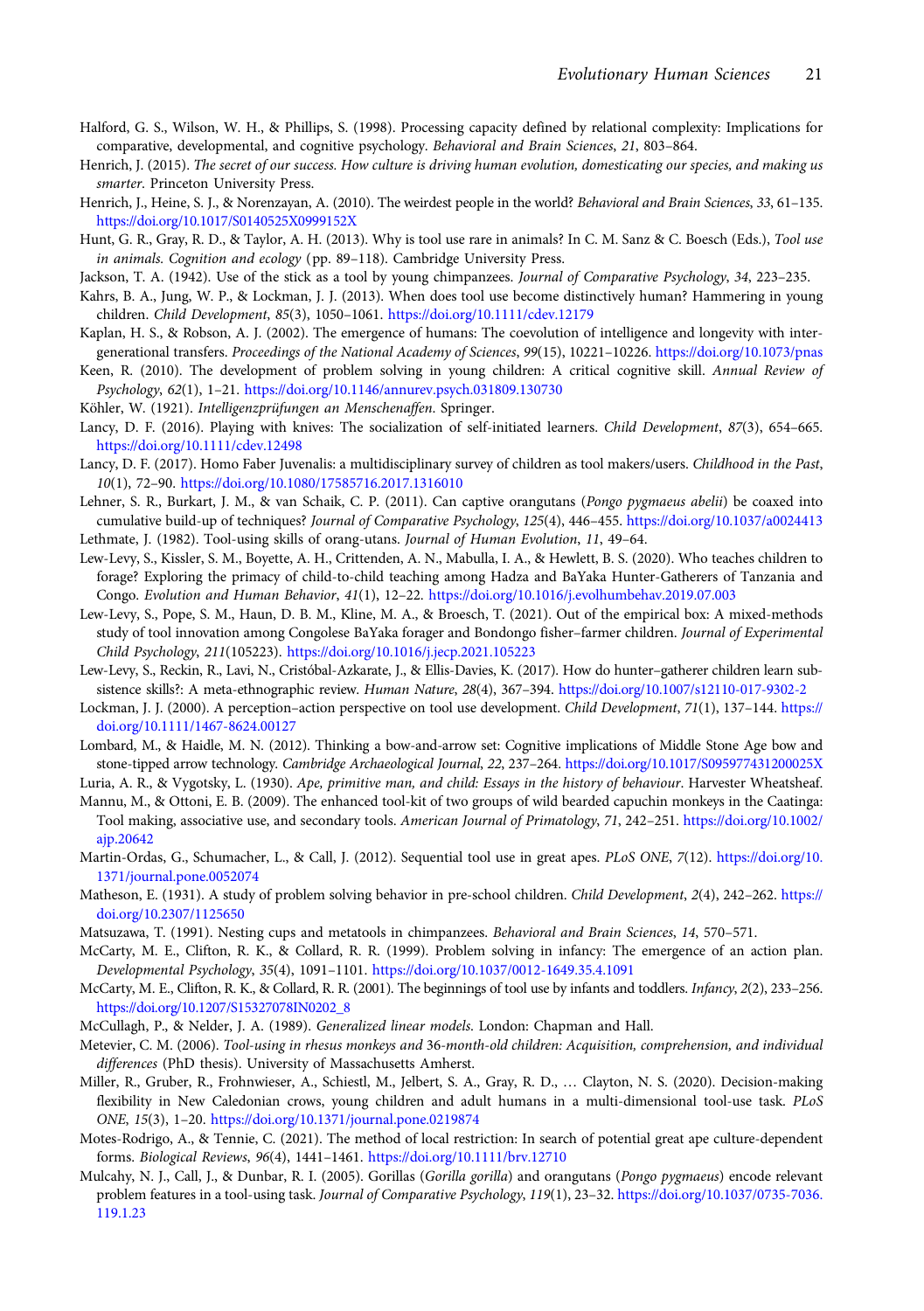- <span id="page-22-0"></span>Nagell, K., Olguin, R. S., & Tomasello, M. (1993). Processes of social learning in the tool use of chimpanzees (Pan troglodytes) and human children (Homo sapiens). Journal of Comparative Psychology (Washington, D.C. : 1983), 107(2), 174–186. <https://doi.org/10.1037//0735-7036.107.2.174>
- Neldner, K. (2020). The development and evolution of tool innovation in human children. PhD thesis. University of Queensland.
- Neldner, K., Reindl, E., Tennie, C., Grant, J., Tomaselli, K., & Nielsen, M. (2020). A cross-cultural investigation of young children' s spontaneous invention of tool use behaviours. Royal Society Open Science, 7(192240). [https://doi.org/10.](https://doi.org/10.1098/rspb.2015.2402) [1098/rspb.2015.2402](https://doi.org/10.1098/rspb.2015.2402)
- Nielsen, M., Cucchiaro, J., & Mohamedally, J. (2012). When the transmission of culture is child's play. PLoS ONE, 7(3). <https://doi.org/10.1371/journal.pone.0034066>
- Nielsen, M., Tomaselli, K., Mushin, I., & Whiten, A. (2014). Exploring tool innovation: A comparison of Western and Bushman children. Journal of Experimental Child Psychology, 126, 384–394. <https://doi.org/10.1016/j.jecp.2014.05.008>
- Nieuwenhuis, R., te Grotenhuis, M., & Pelzer, B. (2012). influence.ME: Tools for detecting influential data in mixed effects models. The R Journal, 4(2), 38–47.
- O'Hara, M., Mioduszewska, B., Mundry, R., Yohanna, Haryoko, T., Rachmatika, R., … Auersperg, A. M. I. (2021). Wild Goffin's cockatoos flexibly manufacture and use tool sets. Current Biology, 31, 1–9. [https://doi.org/10.1016/j.cub.2021.](https://doi.org/10.1016/j.cub.2021.08.009) [08.009](https://doi.org/10.1016/j.cub.2021.08.009)
- Osiurak, F. (2020). The tool instinct. Wiley. <https://doi.org/10.1002/9781119720348>
- Pauen, S., & Bechtel-Kuehne, S. (2016). How toddlers acquire and transfer tool knowledge: Developmental changes and the role of executive functions. Child Development, 87(4), 1233–1249. <https://doi.org/10.1111/cdev.12532>
- Piaget, J. (1952). The origins of intelligence in children. International University Press.
- Putt, S. S. J., Anwarzai, Z., Holden, C., Ruck, L., & Schoenemann, P. T. (2022). The evolution of combinatoriality and compositionality in hominid tool use: a comparative perspective. International Journal of Primatology. [https://doi.org/10.1007/](https://doi.org/10.1007/s10764-021-00267-7) [s10764-021-00267-7](https://doi.org/10.1007/s10764-021-00267-7)
- Rat-Fischer, L., O'Regan, J. K., & Fagard, J. (2012). The emergence of tool use during the second year of life. Journal of Experimental Child Psychology, 113(3), 440–446. <https://doi.org/10.1016/j.jecp.2012.06.001>
- Rawlings, B. S., Flynn, E. G., & Kendal, R. L. (2021). Personality predicts innovation and social learning in children: Implications for cultural evolution. Developmental Science, e13153. <https://doi.org/10.1111/desc.13153>
- R Core Team. (2020). R: A language and environment for statistical computing. R Foundation for Statistical Computing, Vienna, Austria. [https://www.R-project.org/.](https://www.R-project.org/)
- Read, D. W. (2008). Working memory: A cognitive limit to non-human primate recursive thinking prior to hominid evolution. Evolutionary Psychology, 6(4), 676–714.
- Read, D. W. (2017). Quantitative differences between the working memory of chimpanzees and humans give rise to qualitative differences: Subitizing and cranial development. UCLA: Human Complex Systems., Retrieved from [https://escholar](https://escholarship.org/uc/item/5d)[ship.org/uc/item/5d.](https://escholarship.org/uc/item/5d)
- Read, D. W., Manrique, H. M., & Walker, M. J. (2021). On the working memory of humans and great apes: Strikingly similar or remarkably different? Neuroscience & Biobehavioral Reviews. <https://doi.org/10.1016/J.NEUBIOREV.2021.12.019>
- Reindl, E., Bandini, E., & Tennie, C. (2018). The zone of latent solutions and its relation to the classics: Vygotsky and Köhler. In L. D. di Paolo, F. di Vicenzo, & F. de Petrillo (Eds.), Evolution of primate social cognition (pp. 231–248). Springer.
- Reindl, E., Beck, S. R., Apperly, I. A., & Tennie, C. (2016). Young children spontaneously invent wild great apes' tool-use behaviours. Proceedings of the Royal Society B: Biological Sciences, 283(1825), 20152402. <https://doi.org/10.1098/rspb.2015.2402>
- Reindl, E., Parkash, D., Völter, C. J., & Seed, A. M. (2021). Thinking inside the box: Mental manipulation of working memory contents in 3- to 7-year-old children. Cognitive Development, 59(101068). <https://doi.org/10.1016/j.cogdev.2021.101068>
- Reindl, E., & Wronski, C. (2022). The role of social context for innovation in children. Preregistered study, February 14. Retrieved from [osf.io/rvs4y](https://osf.io/rvs4y)
- Roffman, I., Savage-Rumbaugh, S., Rubert-Pugh, E., Ronen, A., & Nevo, E. (2012). Stone tool production and utilization by bonobo-chimpanzees (Pan paniscus). Proceedings of the National Academy of Sciences of the United States of America, 109(36), 14500–14503. <https://doi.org/10.1073/pnas.1212855109>
- Schick, K. D., Toth, N., Garufi, G., Savage-Rumbaugh, E. S., Rumbaugh, D., & Sevcik, R. (1999). Continuing investigations into the stone tool-making and tool-using capabilities of a bonobo (Pan paniscus). Journal of Archaeological Science, 26, 821–832.
- Shumaker, R. W., Walkup, K. R., & Beck, B. B. (2011). Animal tool behavior. The use and manufacture of tools by animals. Johns Hopkins University Press.
- Somogyi, E., Ara, C., Gianni, E., Rat-Fischer, L., Fattori, P., O'Regan, J. K., & Fagard, J. (2015). The roles of observation and manipulation in learning to use a tool. Cognitive Development, 35, 186–200. <https://doi.org/10.1016/j.cogdev.2015.06.002> Stewart, C., & Disotell, T. R. (1998). Primate evolution – In and out of Africa. Current Biology, 8, 582–588.

Sugiyama, Y. (1997). Social tradition and the use of tool-composites by wild chimpanzees. Evolutionary Anthropology, 6, 23–27.

Taylor, A. H., Elliffe, D., Hunt, G. R., & Gray, R. D. (2010). Complex cognition and behavioural innovation in New Caledonian crows. Proceedings. Biological Sciences/The Royal Society, 277(1694), 2637–2643. [https://doi.org/10.1098/](https://doi.org/10.1098/rspb.2010.0285) [rspb.2010.0285](https://doi.org/10.1098/rspb.2010.0285)